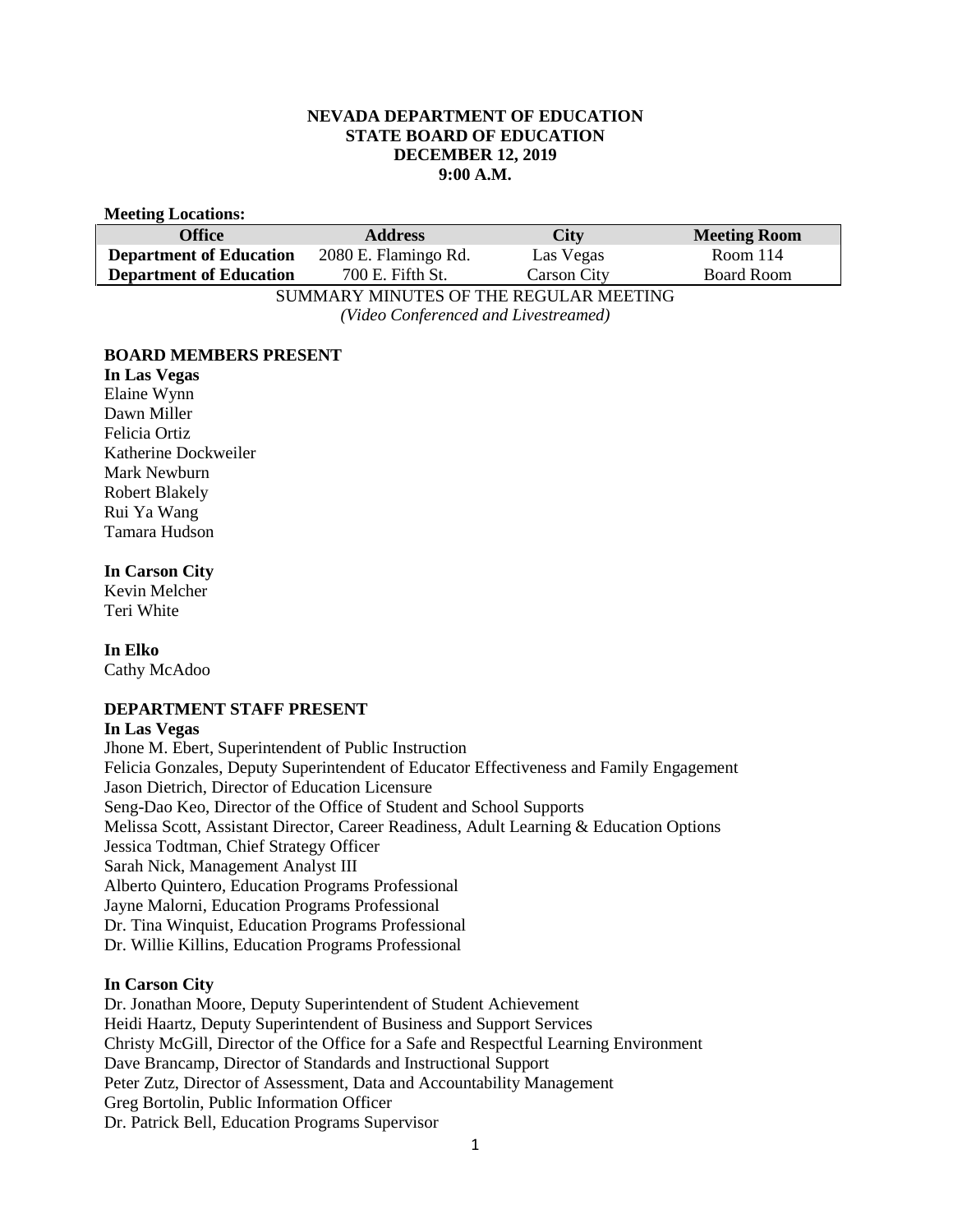Randi Hunewill, Education Programs Supervisor Andre DeLeon, Education Programs Professional Mary Holsclaw, Education Programs Professional

#### **LEGAL STAFF PRESENT**

David Gardner, Deputy Attorney General

### **AUDIENCE IN ATTENDANCE**

#### **In Las Vegas**

Alexander Marks, Nevada State Education Association Andrea Connolly, Nevada Learning Academy Dr. April Key, Clark County School District Bill Garis, Clark County Association of School Administrators Dr. Debb Oliver, Nevada Association of School Boards Jessica LeNeave, Pinecrest Academy of Nevada Jesus Jara, Superintendent of Clark County School District Laura Perkins, Nevada System of Higher Education Leonardo Benavides, Clark County School District Linda Hafen, Voyager-Sopris Matt Henne, Clark County School District Monte Bay, National University Rebecca Feiden, State Public Charter School Authority Sebern Coleman, University of Nevada, Las Vegas Sharon Beatty, Council to Establish Academic Standards Tracy Spies, University of Nevada, Las Vegas

#### **In Carson City**

Charles Lednicky, Washoe County School District Daniel Pierrott, Argentum Partners Emily Ellison, Washoe County School District Glenda Deputy, Humboldt County School District Jimmy Lau, Imagine Schools Kati Schum, Washoe County School District Katy Simon Holland, Board of Trustees, Washoe County School District Kristen McNeill, Interim Superintendent of Washoe County School District Lindsay Anderson, Washoe County School District Mary Pierczynski, Nevada Association of School Superintendents Nicole Bengochia, Humboldt County School District Tom Clark, K12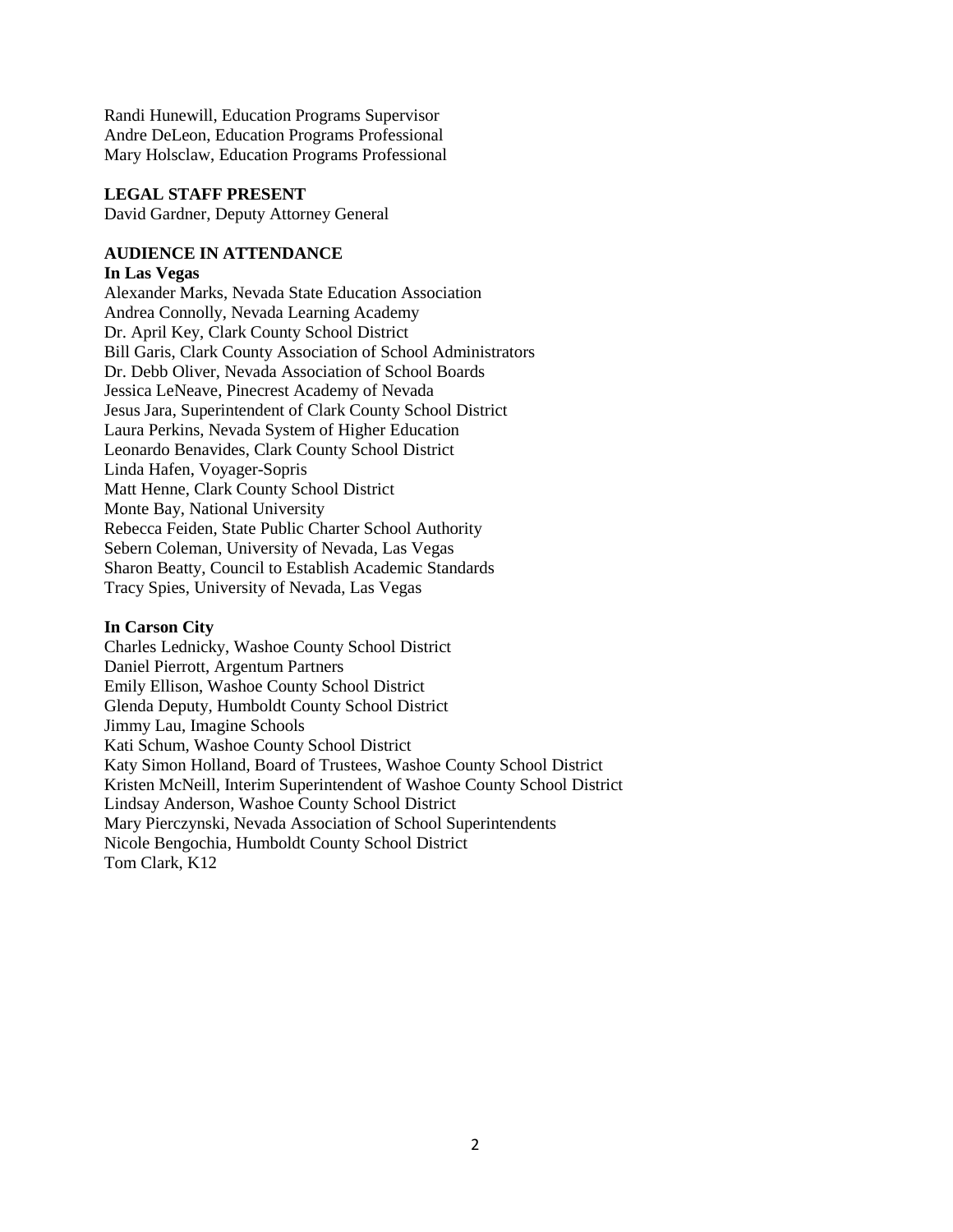# **1: CALL TO ORDER, ROLL CALL, AND PLEDGE OF ALLEGIANCE**

Meeting called to order at 9:00 AM. Quorum was established. President Wynn led the Pledge of Allegiance.

#### **2: PUBLIC COMMENT #1**

No public comment.

# **3: APPROVAL OF FLEXIBLE AGENDA**

# **Vice President Newburn moved to approve a flexible agenda. Member Dockweiler seconded. Motion carried.**

### **4: PRESIDENT'S REPORT**

[President Wynn presented the President's Report]

The Nevada Association of School Boards held its annual conference in Reno November 22-23, 2019. There were presentations regarding the Commission on School Funding and the Silver State Governance pilot, and Superintendent Ebert delivered remarks to the conference attendees.

Governor Sisolak appointed Superintendent Ebert to the Education Commission of the States.

#### **5: SUPERINTENDENT'S REPORT**

Superintendent Ebert attended the Education Commission of the States (ECS) Winter Commissioner's Meeting in Denver, CO on December 5-6, 2019. The meeting focused on teacher retention, improving student outcomes, and exemplars across the states.

Recent stops on the Statewide Listening Tour included Lincoln, Nye, Esmeralda, Mineral, Churchill, Eureka, White Pine, and Lander county school districts. During the Mineral County tour, the Superintendent was joined by Walker River Paiute Tribal Chairman Amber Torres and the Executive Director of the Nevada Indian Commission, Stacey Montooth, on her visit to Schurz Elementary School.

Nevada's average ACT results showed a .1 point gain; while there was some movement, these results generally maintain previous score averages. Nevada was the only state of the 17 which universally administer the ACT that made gains in its average score.

The Office of Career Readiness, Adult Learning & Education Options (CRALEO), as well as the Office for a Safe and Respectful Learning Environment (OSRLE), will now be reporting to the Educator Effectiveness and Family Engagement Division under Deputy Superintendent Felicia Gonzales.

A Proclamation from the Governor was signed December 12, 2019 declaring December 9-15 Nevada Computer Science Education.

### [Discussion]

Member Ortiz inquired about the top three takeaways from the Listening Tour which may shape policy in future.

Superintendent Ebert noted that conversations on the listening tour are 360, and engage with administrators, teachers, support staff, students, parents, board members, and community members. While Lyon and Pershing County School Districts have not yet been visited, across all districts, communities expressed love and appreciation for their schools and educators.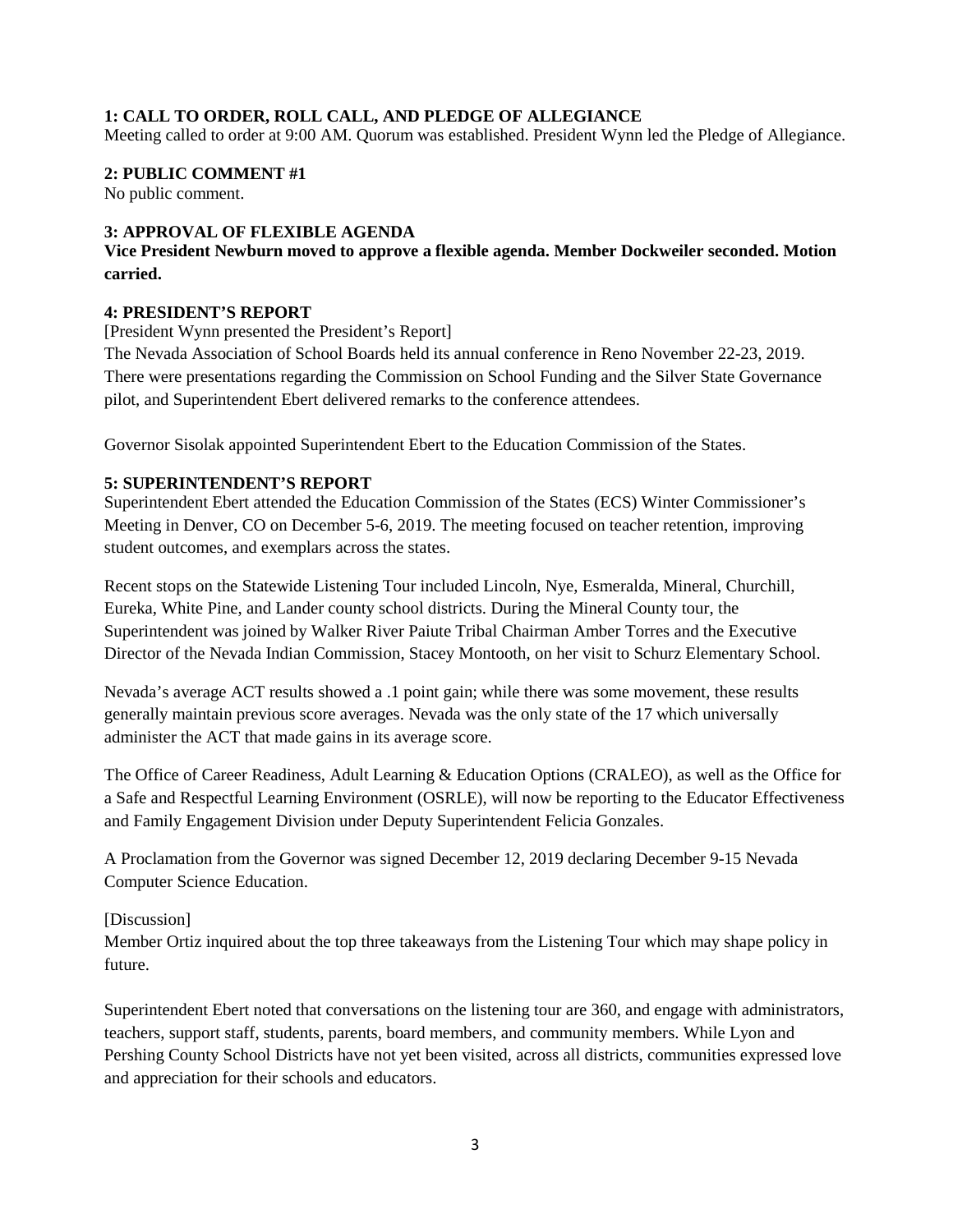Superintendent Ebert summarized the following three points: students would like to see more engagement and project-based learning; social-emotional learning is key; and the need for highly effective educators in the classroom, as well as school psychologists, social workers, bus drivers, etc., who are ready to do the business of education is clear. The Superintendent also noted that the implementation of AB 168 has been rapid, and in the future, the organization and timing of initiatives such as AB 168 will be crucial.

President Wynn asked for clarification regarding the relationship between those items and resources.

Superintendent Ebert remarked that it was also a matter of resources, and was in agreement with President Wynn that implementation of initiatives need resources prepared and integrated as part of the organizational process.

# **6: APPROVAL OF CONSENT AGENDA**

- a. Possible Approval of Instructional Materials of Carson City School District i. Health Science
- b. Possible Approval of Dual Credit Request from Somerset Academy for courses at the College of Southern Nevada
- c. Possible of Approval of Dual Credit Request from Pinecrest Academy for courses at the College of Southern Nevada
- d. Possible Approval of Dual Credit Request from Nye County School District for courses at Great Basin College

# **Member Ortiz moved to approve the Consent Agenda. Vice President Newburn seconded. Motion carried.**

# **7: INFORMATION AND DISCUSSION PURSUANT TO NRS 385.040(2), FOCUSING ON THE GOALS AND BENCHMARKS OF THE STATE FOR IMPROVING STUDENT ACHIEVEMENT, IN PARTICULAR THE FOCUS WILL BE ON THE EFFECTS OF THESE GOALS, OUR STATUS IN ACHIEVING THEM, AND THE STATUS OF ANY CORRECTIVE ACTIONS THE DEPARTMENT HAS IMPOSED.**

Per NRS 385.040(2), Jhone Ebert, Superintendent of Public Instruction, Nevada Department of Education, and the Nevada State Board of Education has invited School District Superintendents, Presidents of Local School Boards, Representatives of Governing Bodies of Charter Schools, Representatives of University Schools for Profoundly Gifted Pupils, and the Chairs of Boards, Commissions, and Councils in the Public Education System of the State to engage in discussion about student achievement.

Specifically, the regulatory language invites comment on the following subjects:

- a. The goals and benchmarks of the State for improving the academic achievement of pupils enrolled in public schools
- b. The effects of those goals and benchmarks on the school districts and public schools
- c. The status of the school districts and public schools in achieving the goals and benchmarks; and
- d. The status of any plan of corrective action requested by the Superintendent of Public Instruction and of any measures taken to ensure compliance with a plan of corrective action or an order of a hearing officer pursuant to NRS 388.4354

The Superintendent specifically requested feedback on the framework, objectives, strategies, and metrics of the State Improvement Plan (STIP). The feedback provided during this meeting, as well as the feedback provided over the course of the Statewide Listening Tour, will be used in the drafting of the 2020 State Improvement Plan.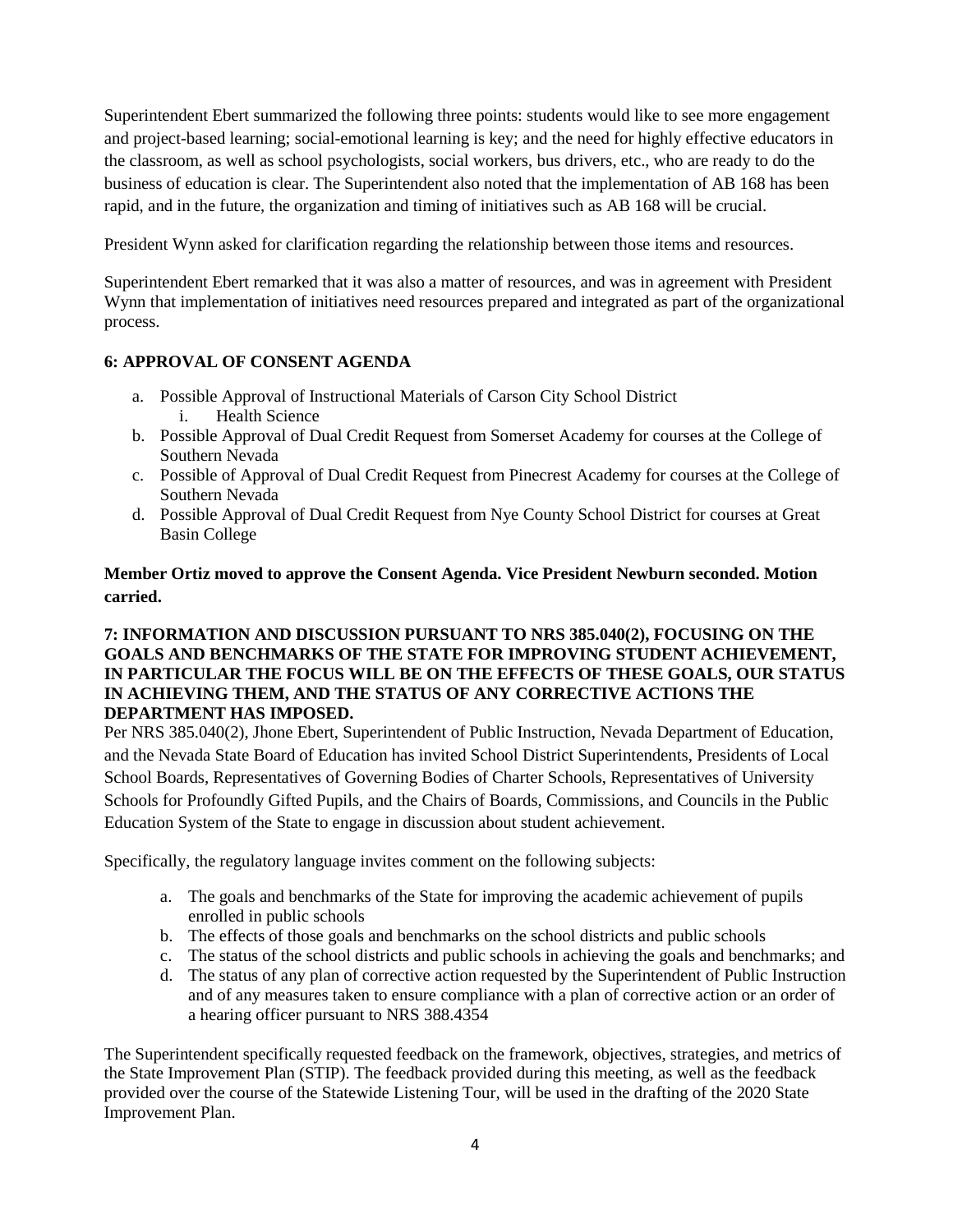Katy Simon Holland, President, Board of Trustees, Washoe County School District, spoke on Agenda Item 7, Information and Discussion Pursuant to NRS 385.040(2), Focusing on the Goals and Benchmarks of the State for Improving Student Achievement. Ms. Holland emphasized the importance for support and communication between Boards. (*A complete copy of her statement is attached in Appendix A)* 

Dr. Kristin McNeill, Interim Superintendent, Washoe County School District, spoke on Agenda Item 7, Information and Discussion Pursuant to NRS 385.040(2), Focusing on the Goals and Benchmarks of the State for Improving Student Achievement. Dr. McNeill highlighted the importance of aligning school year schedules with federal and state requests and operations; flexibility to adapt to a changing workforce; and flexibility in accountability. *(A complete copy of her statement is attached in Appendix A)*

Sharon Beatty, Chair of the Council to Establish Academic Standards, spoke on Agenda Item 7, Information and Discussion Pursuant to NRS 385.040(2), Focusing on the Goals and Benchmarks of the State for Improving Student Achievement. Ms. Beatty reflected on the need for statewide proficiency exams that were aligned with state standards, to better assess student proficiency and guide the revision of standards. (*A complete copy of her statement is attached in Appendix A)*

Dr. Jesus Jara, Superintendent, Clark County School District, spoke on Agenda Item 7, Information and Discussion Pursuant to NRS 385.040(2), Focusing on the Goals and Benchmarks of the State for Improving Student Achievement. Superintendent Jara emphasized the work that Clark County has done, and the importance of a successful teacher and leadership pipeline. (*A complete copy of his statement is attached in Appendix A)*

Member Ortiz asked for further details regarding the teacher pipeline, specifically to respond to shortages.

Superintendent Jara noted that Clark County is focusing on exit surveys and analyzing why teachers are leaving the district. (*A complete copy of his statement is attached in Appendix A)* 

Member Ortiz recommended collaboration with Teach Nevada, as they are also in the process of creating exit surveys for similar purposes. Vice President Newburn seconded interest in the data from exit surveys. Member Ortiz further inquired about achievement disparities between subgroups.

Superintendent Jara identified the need for appropriate tools and professional development in order to assess achievement disparities. (*A complete copy of his statement is attached in Appendix A)*

President Wynn asked for further clarification regarding the licensure process, and the need for alternate considerations.

Superintendent Jara emphasized the importance of licensure reciprocity. (*A complete copy of his statement is attached in Appendix A)*

Member Blakely voiced his support for resourcing local teachers to redress teacher shortages, and his support for the work Clark County is doing to address various issues.

Superintendent Ebert thanked all commenters, emphasized the importance of 360-degree perspectives, and noted that she was looking forward to incorporating feedback into the State Improvement Plan.

Member White inquired if the format of this item could be revised as a workshop in future, to facilitate lengthier discussion. Superintendent Ebert welcomed further opportunity for discussion. President Wynn, in reviewing the NRS which prescribes this item, requested further analysis on the requirements of NRS to determine whether a workshop would be a viable option.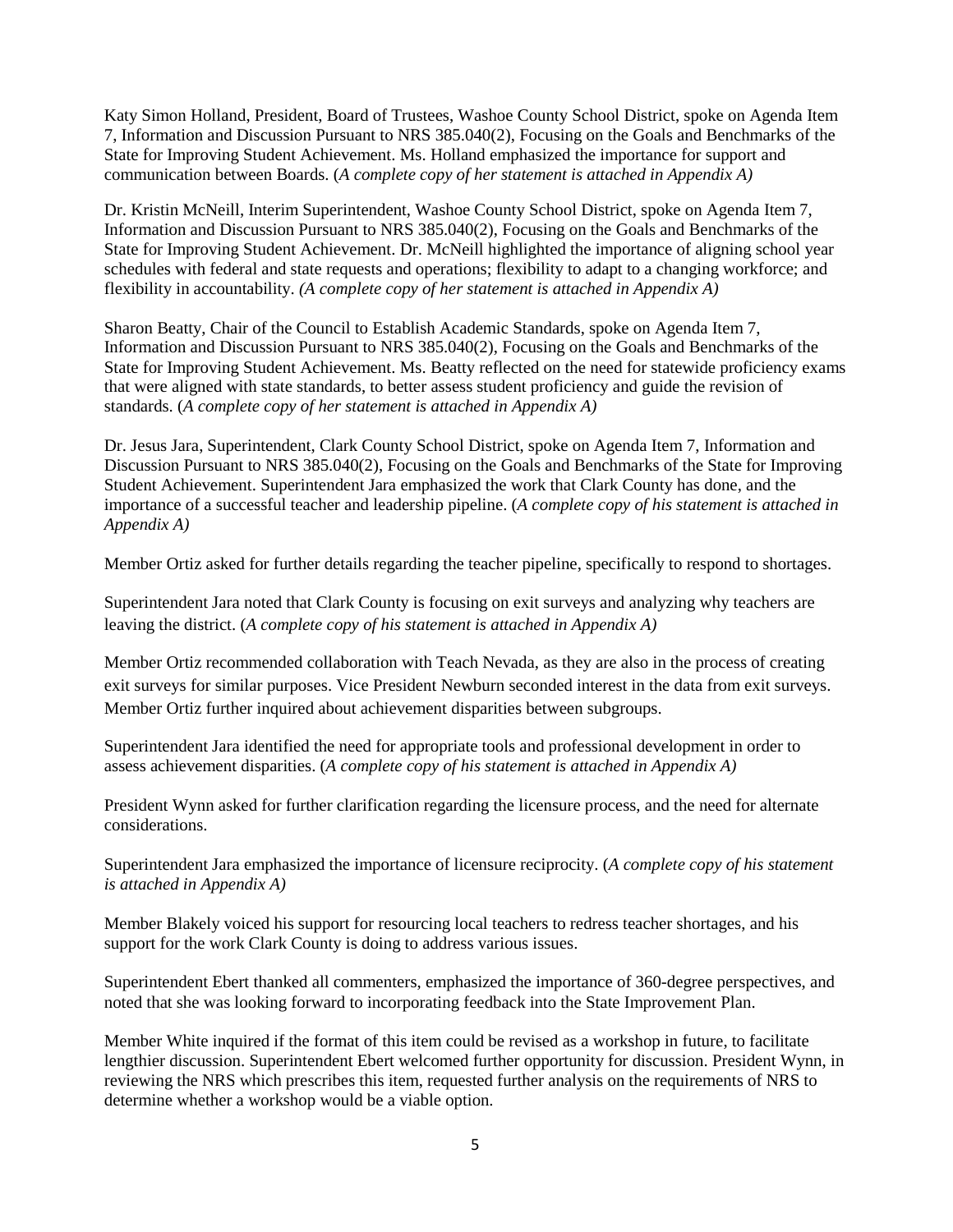# **8: INFORMATION AND DISCUSSION REGARDING TEACHER ATTRITION AND ABSENTEEISM**

Jason Dietrich, Director of the Office of Educator Licensure, Nevada Department of Education, conducted a PowerPoint presentation on [Teacher Attrition and Absenteeism.](http://www.doe.nv.gov/uploadedFiles/ndedoenvgov/content/Boards_Commissions_Councils/State_Board_of_Education/2019/December/AgendaItem8_Teacherdata_MA121019%20JT.PDF)

### [Discussion]

President Wynn asked how Nevada's attrition and absenteeism statistics measure up against national statistics.

Director Dietrich noted that the Department had reached out to various states and districts regarding this information, and found that this data is typically held at the district level and is difficult to obtain at a state level. Furthermore, most districts did not have the information on hand and required data requests be filed, which take between 30-90 days to fulfill. As such, the Department did not currently have cross-data available to provide.

President Wynn remarked that it may be an item for the Education Commission of the States, as teacher shortages are a recurring problem across the country. She also requested that the Department follow up on this information to the extent that it is able.

Vice President Newburn inquired about the rate of attrition for new teachers versus the attrition rate for experienced teachers, and trends regarding these rates. With that data, "why" is the primary question to understand in order to redress attrition rates.

Member Ortiz asked if the attrition rates for counties such as Mineral, Nye, and Storey, were related to a unique challenge they were facing, or if the rates were due to smaller teaching pools.

Director Dietrich expressed that it is the goal of the Department to discuss these rates with the districts to see what supports the Department could offer, and that his team would have more information to share with the Board in the future.

Dr. April Key, Deputy Chief Human Resources Officer of the Clark County School District, noted that previous practices were to do exit interviews with teachers leaving in their first three years. Clark County is discontinuing that practice and creating a comprehensive exit interview process to gain a better understanding of why teachers leave. While they have some data from CCF-164 forms, used when teachers resigned and which had an optional exit questionnaire. Clark County does not have data for causes of attrition of teachers who served beyond a three-year tenure.

President Wynn and Member Ortiz emphasized the importance of gathering further data, and Superintendent Ebert expressed that the Department will continue to work with districts in gathering that data.

Member Ortiz inquired about Clark County's Human Capital Management System (HCMS), and whether that system was successfully functioning to provide the data needed to respond to questions about attrition and absenteeism. Member Ortiz also asked if counties were tracking the number of retiring teachers, especially as many soon-to-retire teachers take the majority of their accrued leave at the end of their careers.

Dr. Key noted that the HCM system is due to go into effect January  $2<sup>nd</sup>$ . She added that the county is able to track tenured teachers and who is eligible for retirement, but they do not currently track data that would indicate which teachers approaching retirement have significant leave time accrued.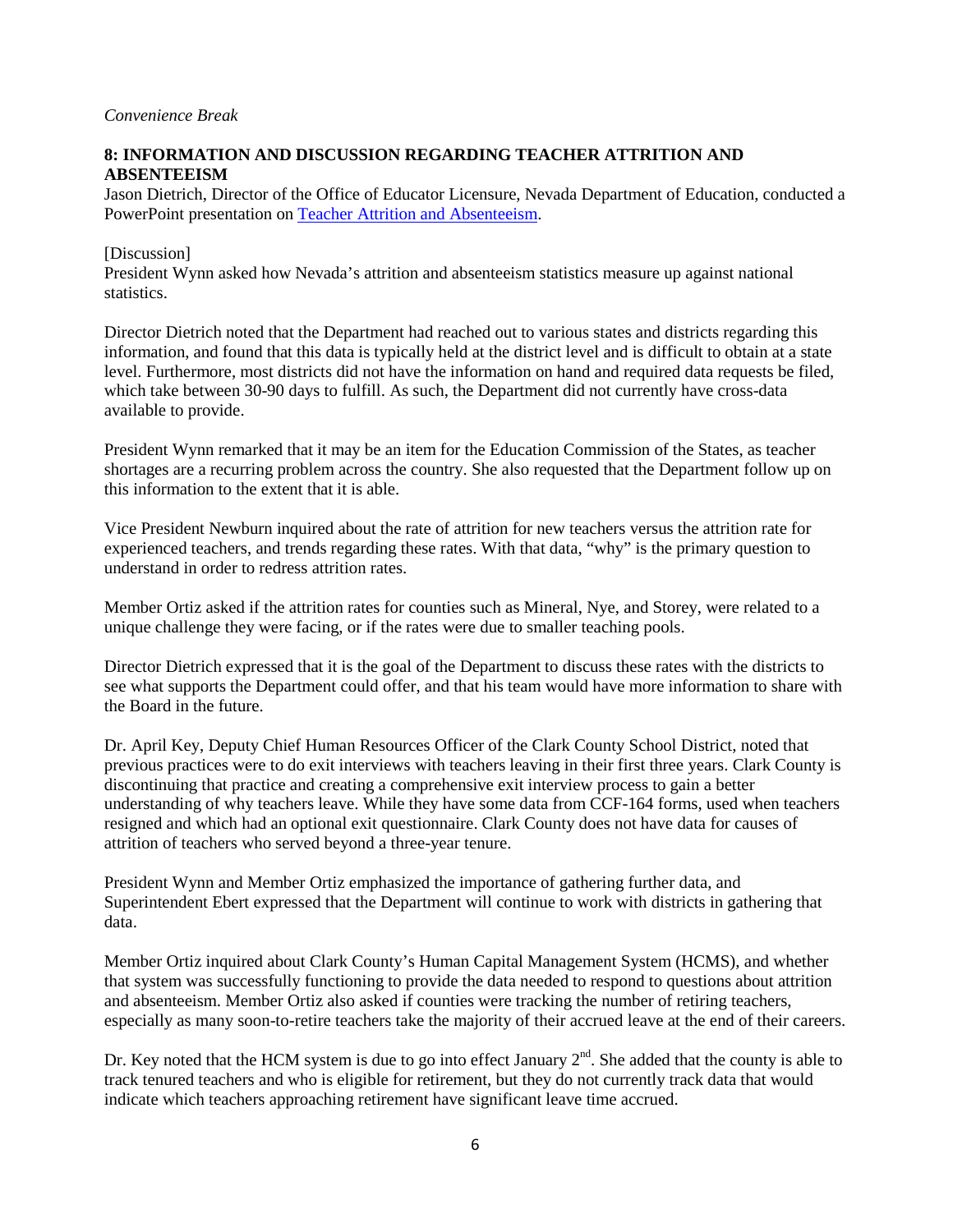Member Dockweiler asked if there is consistency across other states or districts regarding exit surveys, if there are particular categories which other states collect, and if other states have requirements around exit surveys.

Director Dietrich responded that he does not have access to jurisdictional surveys, but he does have access to peers in other states, and can disperse a survey to them inquiring about their survey methodologies. He also noted that requirements vary between jurisdictions, and it will take some time to fully gather the data around state versus district reporting, as some are synchronous and others are not.

Member Blakely noted that Utah and Arizona, due to their population distributions, may be useful for comparisons.

President Wynn inquired if the labor unions would have data that they would be willing to share.

Director Dietrich noted that he would be happy to reach out to see if they are able to provide any information.

Emily Ellison, Chief Human Resources Officer of the Washoe County School District, discussed the Council of Great City Schools as a resource for nation-wide data on exit surveys and attrition data; she also discussed how data on forthcoming retirement has been used to direct recruitment, especially in alternative routes to licensure, within the district's teacher pipeline. (*A complete copy of her statement is available in Appendix A)* 

Member Ortiz reflected on education's focus on social-emotional learning for students, and asked how human resources supported the mental and emotional health of their teachers.

Dr. Key responded that Clark County School District has partnered with a vendor to provide wellness and mental health services to teachers and employees. (*A complete copy of her statement is available in Appendix A)* 

Ms. Ellison responded that Washoe County School District has a wellness program which works to provide both support and wellness education, and that social-emotional learning is the goal for everyone in the building. (*A complete copy of her statement is available in Appendix A)* 

Member Dockweiler commented on the importance of aligning mental health and physical health as equal, and equally important, especially as they relate to sick days.

Member Melcher requested further data from the Nevada System of Higher Education and private colleges, as well as data on those entering any type of licensing program, in order to better identify gaps, need, and production within the teacher pipeline.

Vice President Newburn asked for clarification regarding attrition demographics.

Dr. Key noted that she would need to pull that data; Ms. Ellison responded that the first five years in the profession were critical, and attrition after that time was evenly spread out. (*Complete copies of their statements are available in Appendix A)* 

Director Dietrich noted that licensure has data for provisional and conditional licenses, which are 1-3 years, which are not renewed or converted, which are indicative of someone leaving the profession, the state, or moving to another position. He also noted that licensure is currently working with in-state higher education and in-state private institutions, as well as surrounding jurisdictions, to capture the data regarding gaps and production in the teacher pipeline.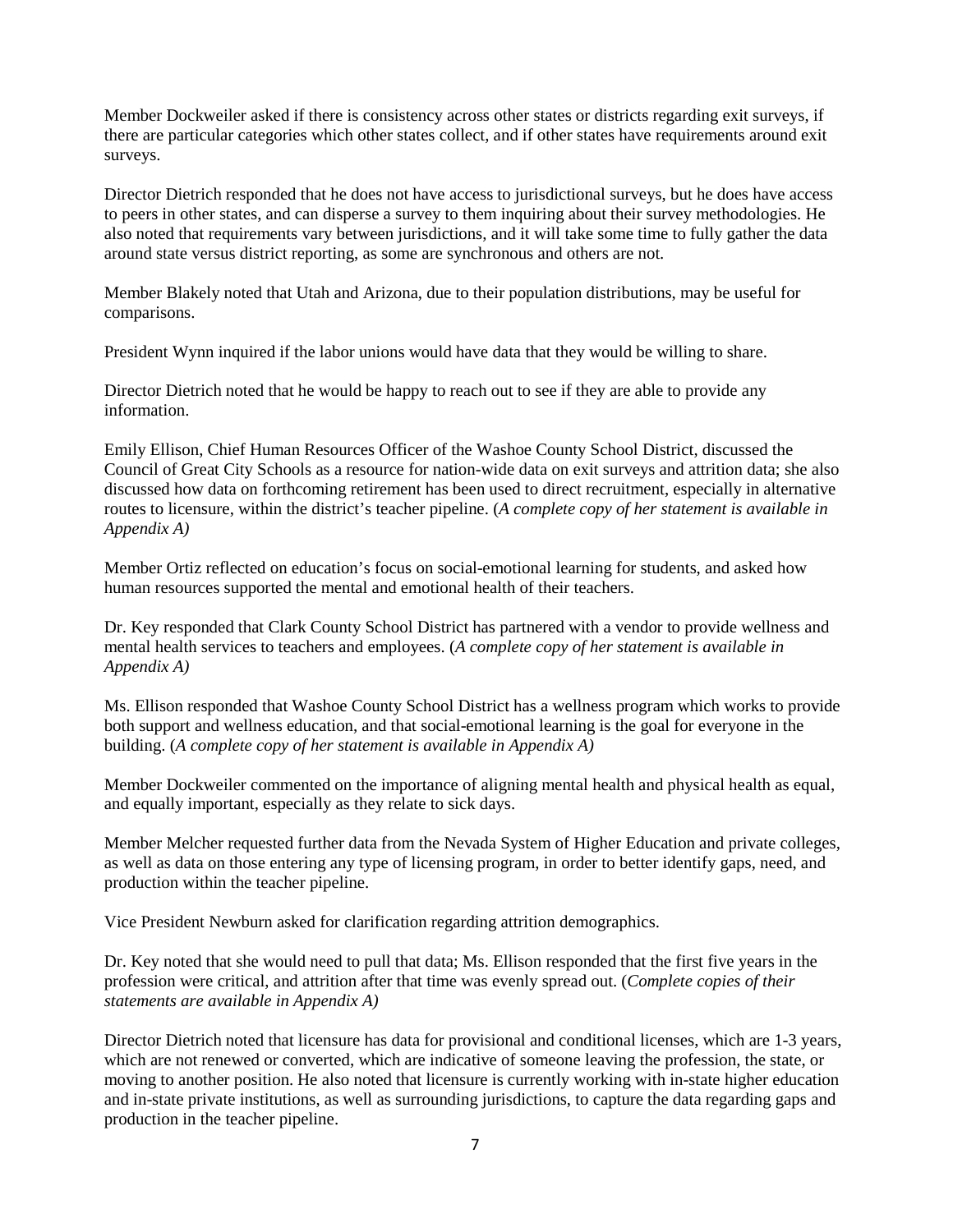# **9: INFORMATION AND DISCUSSION REGARDING CHRONIC ABSENTEEISM**

Christy McGill, Director of the Office for a Safe and Respectful Learning Environment, Nevada Department of Education; Dr. Patrick Bell, Education Programs Supervisor, Assessments, Data, and Accountability Management, Nevada Department of Education; and Alberto Quintero, Education Programs Professional, Parental Involvement and Family Engagement, Nevada Department of Education, conducted a PowerPoint presentation on [Chronic Absenteeism,](http://www.doe.nv.gov/uploadedFiles/ndedoenvgov/content/Boards_Commissions_Councils/State_Board_of_Education/2019/December/Chronic_Absenteeismitem9.pdf) including its definition and significance; rates of chronic absenteeism; and the work the Department of Education is doing with schools and families to address chronic absenteeism.

### [Discussion]

President Wynn noted that Washoe County School District had a 10% improvement in chronic absenteeism [from 18.57 to 8.12], and asked why their methods were not being used as a model for the state. She further emphasized that Washoe County School District had struck upon a strategy that was working, and that the state should leverage the practices in place to improve chronic absenteeism overall.

Deputy Superintendent Gonzales discussed the Department's visit to Sparks Middle School in Washoe County School District during the Statewide Listening Tour, and the Home-Visit Program which they utilize. Washoe County does not rely on its central office, but has trained all staff members on all campuses in effective home visits. Staff members are mindful of language barriers, and meet with families to discuss resources and the importance of attendance in an effort to reduce barriers.

Vice President Newburn asked for clarification regarding family outreach programs and their role in assisting with health-related issues.

Director McGill noted that responses to chronic absenteeism must be multi-tiered. However, doctor's appointments in rural regions often required taking an entire day off, which may also require taking younger children out of school. The Hazel pilot program sought to provide services on school campuses to assist in such situations, as well as matters of behavioral health.

Vice President Newburn requested clarification and further data on the Hazel pilot program.

Director McGill responded that the pilot program will be available to any district who would like to participate, and that progress updates on the pilot program would be made available to the Board. She also emphasized that the Department is working to increase communication and sharing between the districts, as there is a great deal of good work being done in the districts as it relates to these issues.

Member Ortiz asked if the Department is working with the Department of Health and Human Services on the underlying issues of health, nutrition, and wellness surrounding chronic absenteeism.

Superintendent Ebert responded that the Department had been meeting with the Department of Health and Human Services, Director Richard Whitley, and the Department of Agriculture, Director Jennifer Ott, to discuss how to address student supports holistically and break down silos.

President Wynn remarked that with families underserved across the board, schools have become the holistic repository of learning and living, as they are the most accessible to children and families, thus becoming the router of services.

Member Blakely expressed concern that African American students had the highest rate of chronic absenteeism, and requested further data.

Member Wang noted that Battle Mountain High School, while small, utilized monetary incentives for students who had complete attendance.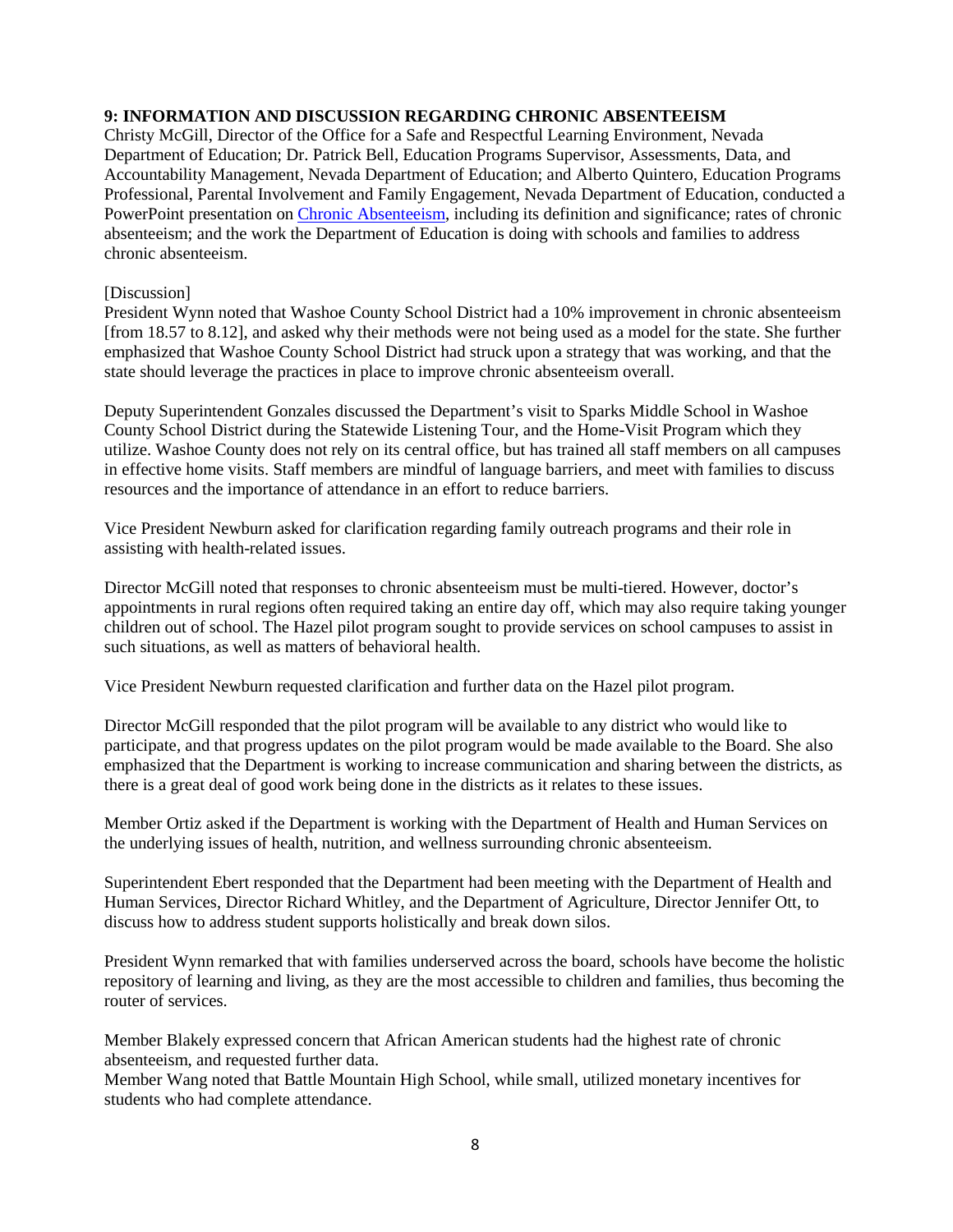# **10: INFORMATION, DISCUSSION, AND POSSIBLE ACTION ON THE STRENGTHENING CAREER AND TECHNICAL EDUCATION FOR THE 21ST CENTURY ACT (PERKINS V) STATE PLAN**

Dr. Jonathan Moore, Deputy Superintendent of Student Achievement, Nevada Department of Education; Dr. Patrick Bell, Education Programs Supervisor, Office of Assessment, Data and Accountability Management, Nevada Department of Education; and Melissa Scott, Assistant Director, Career Readiness, Adult Learning & Education Options, Nevada Department of Education, conducted a PowerPoint presentation on the [Perkins V State Plan,](http://www.doe.nv.gov/uploadedFiles/ndedoenvgov/content/Boards_Commissions_Councils/State_Board_of_Education/2019/December/PERKINS_V_Presentation.pdf) for approval by the Board to be sent to the U.S. Department of Education.

### [Discussion]

Member Melcher inquired about the process of approval for the Perkins V State plan, as it moves from the Board to the Governor's Office.

Superintendent Ebert clarified that after the Board approves the plan, the Governor is provided the option to sign a letter of approval, make recommendations, or abstain from signing a letter of approval.

# **Vice President Newburn moved to approve the Perkins V State Plan. Member Blakely seconded. Motion carried.**

#### **11: INFORMATION AND DISCUSSION REGARDING SILVER STATE GOVERNANCE**

Sarah Nick, Management Analyst III, Nevada Department of Education, and Dr. Debb Oliver, Executive Director of the Nevada Association of School Boards, conducted a PowerPoint presentation on [Silver State](http://www.doe.nv.gov/uploadedFiles/ndedoenvgov/content/Boards_Commissions_Councils/State_Board_of_Education/2019/December/Item11SSG.pdf)  [Governance,](http://www.doe.nv.gov/uploadedFiles/ndedoenvgov/content/Boards_Commissions_Councils/State_Board_of_Education/2019/December/Item11SSG.pdf) a pilot program for board governance training which emphasizes student outcomes.

#### [Discussion]

Vice President Newburn expressed support for the program, which Member Ortiz seconded. Dr. Oliver noted that the Board is enrolled to participate in the program in February.

Member Melcher inquired about sustainability and member turnover.

Ms. Nick noted that the pilot program is intended to be a continuous two-year program. If new board members join at a staggered rate, they are able to be trained by their experienced peers until they themselves attend the program.

Member Miller noted that the Nevada Association of School Boards trains one-to-four times a year with school boards and superintendents, as continuous training is indicated in the NRS. While the pilot program covers similar ground, she looks forward to seeing what new opportunities it offers.

# **12: INFORMATION AND DISCUSSION REGARDING THE 2020 CENSUS AND THE NEVADA COMPLETE COUNT COMMITTEE**

Felicia Ortiz, Member of the Nevada State Board of Education, and Member of the Education Subcommittee, Nevada Complete Count Committee, conducted a PowerPoint on the [2020 Census and the](http://www.doe.nv.gov/uploadedFiles/ndedoenvgov/content/Boards_Commissions_Councils/State_Board_of_Education/2019/December/CensusPresentation.pdf)  [Nevada Complete Count Committee,](http://www.doe.nv.gov/uploadedFiles/ndedoenvgov/content/Boards_Commissions_Councils/State_Board_of_Education/2019/December/CensusPresentation.pdf) detailing the status of efforts to support a complete count of all Nevadans in the 2020 census and how the Department, districts, and schools can get involved in educating students and their families about the importance of the census.

#### [Discussion]

Member Dockweiler asked how schools could best aid census efforts.

Member Ortiz recommended checking with Statistics in Schools, the Ambassadors with Statistics in Schools active in a number of schools within the state, or with Ms. Jayne Malorni, Education Programs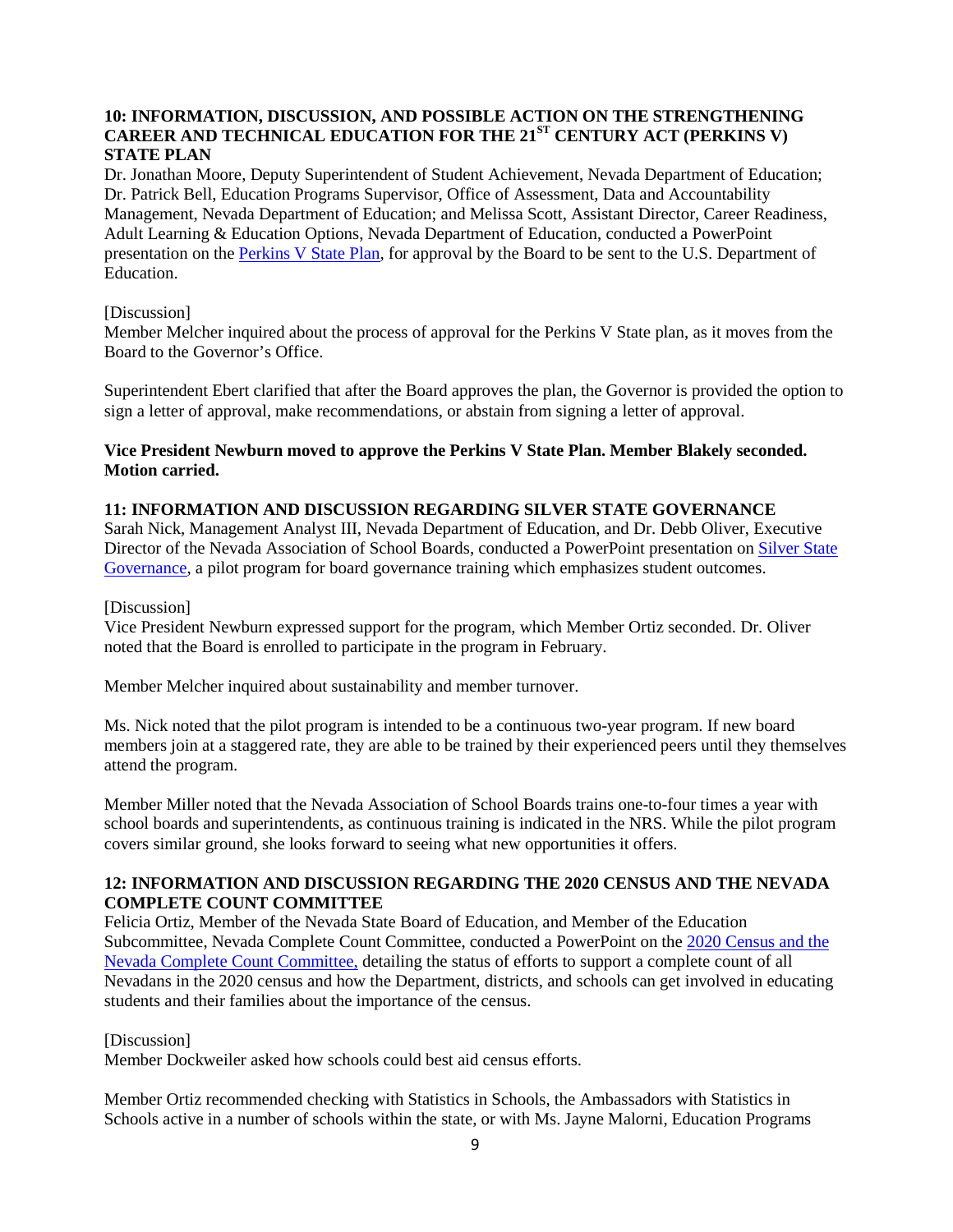Professional, Standards and Instructional Supports, Nevada Department of Education. She also recommended a Nevada Census Day to bring awareness to the census, which President Wynn seconded as an opportunity for service club projects as well.

Member Miller also noted that the National Education Association has been working on lesson plans for pre-K through grade 12.

Member Ortiz remarked that the census was also a means of forging relationships of trust with families in the school community.

# **13: INFORMATION AND DISCUSSION REGARDING GRADUATION RATES FOR THE 2018- 19 SCHOOL YEAR**

Peter Zutz, Director of the Office of Assessment, Data and Accountability Management, conducted a PowerPoint on [2018-19 Graduation Rates.](http://www.doe.nv.gov/uploadedFiles/ndedoenvgov/content/Boards_Commissions_Councils/State_Board_of_Education/2019/December/GraduationRatesSlidesFina.pdf)

### [Discussion]

Member White inquired about the English Learners Alternative Diploma counts on slide 20 of the presentation; Director Zutz noted it was an entry error, and the correct count should be 2. [The posted presentation has since been updated.]

Member Hudson expressed concern that reports for African American students' test scores, absenteeism, and graduation rates have all been poor, and across all boards, African American students have not been making growth in closing achievement gaps. Schools are meant to be reaching and educating all students, yet African American students are being left behind. Member Hudson requested future investigation for how best to serve all students and offered to be a part of the solution.

President Wynn agreed, and supported focusing on chronic absenteeism to get kids in classrooms.

Member Ortiz noted that American Indian students were also being left behind. She remarked that it may not be a matter of chronic absenteeism, but absenteeism caused by school climate, with students feeling unwelcome, unsafe, or unsupported.

Member Blakely also voiced his support for further work on this matter.

President Wynn suggested a future agenda item on Diversity, Equity, and Inclusion (DEI).

# **14: FUTURE AGENDA ITEMS**

Member Ortiz noted that the pool of substitutes has been declining and that the licensing process and pay for substitutes may be a detriment.

# **15: PUBLIC COMMENT #2**

No public comment.

### **16: ADJOURNMENT**

Meeting adjourned at 12:50 PM.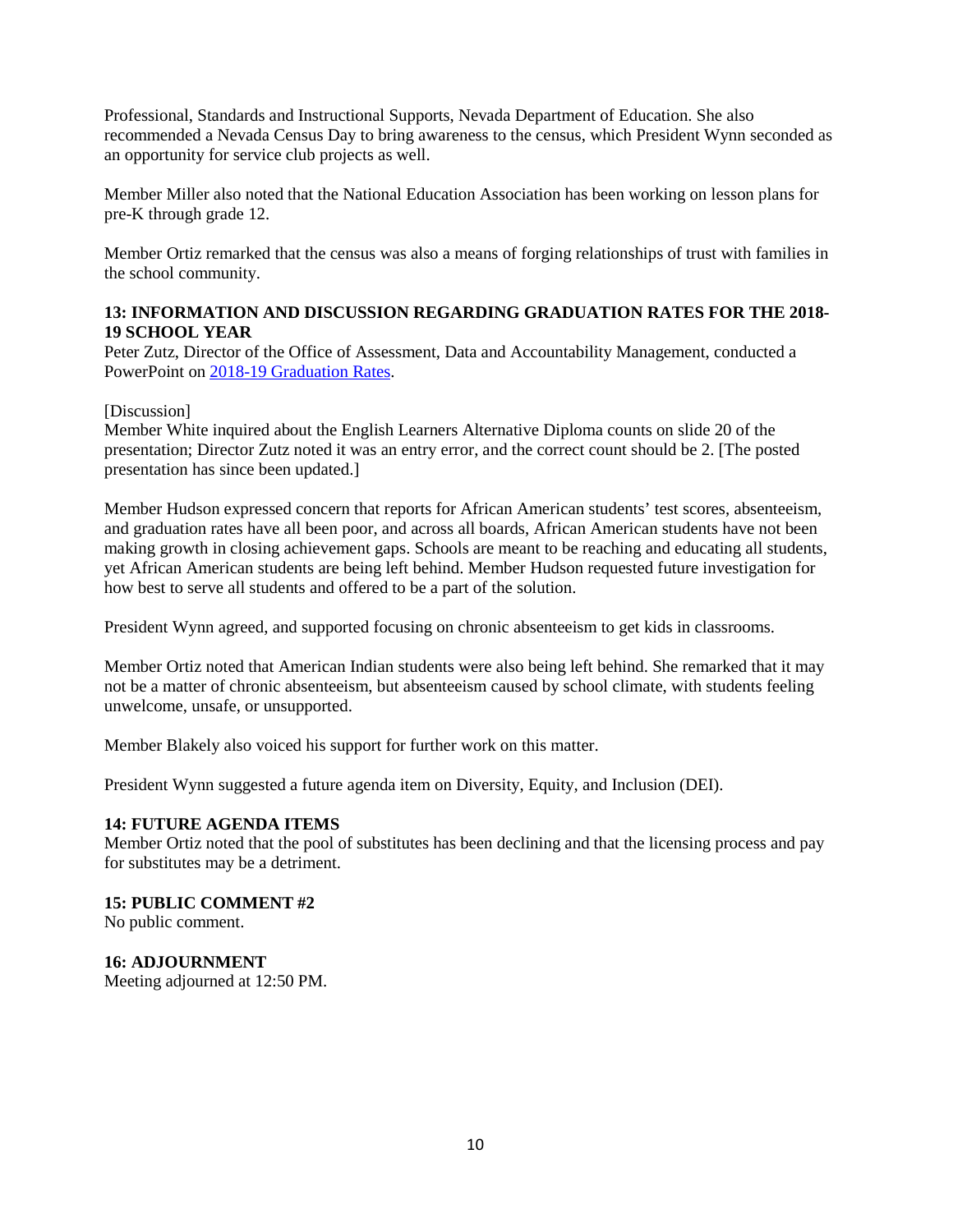#### *Appendix A: Statements Given During Public Comment*

- 1. Katy Simon Holland, President, Board of Trustees, Washoe County School District, spoke on Agenda Item 7, Information and Discussion Pursuant to NRS 385.040(2), Focusing on the Goals and Benchmarks of the State for Improving Student Achievement.
- 2. Dr. Kristen McNeill, Interim Superintendent, Washoe County School District, spoke on Agenda Item 7, Information and Discussion Pursuant to NRS 385.040(2), Focusing on the Goals and Benchmarks of the State for Improving Student Achievement.
- 3. Sharon Beatty, Chair of the Council to Establish Academic Standards, spoke on Agenda Item 7, Information and Discussion Pursuant to NRS 385.040(2), Focusing on the Goals and Benchmarks of the State for Improving Student Achievement.
- 4. Dr. Jesus Jara, Superintendent, Clark County School District, spoke on Agenda Item 7, Information and Discussion Pursuant to NRS 385.040(2), Focusing on the Goals and Benchmarks of the State for Improving Student Achievement.
- 5. Dr. April Key, Deputy Chief Human Resources Officer, Clark County School District, spoke on Agenda Item 8, Information and Discussion Regarding Teacher Attrition and Absenteeism.
- 6. Emily Ellison, Chief Human Resources Officer, Washoe County School District, spoke on Agenda Item 8, Information and Discussion Regarding Teacher Attrition and Absenteeism.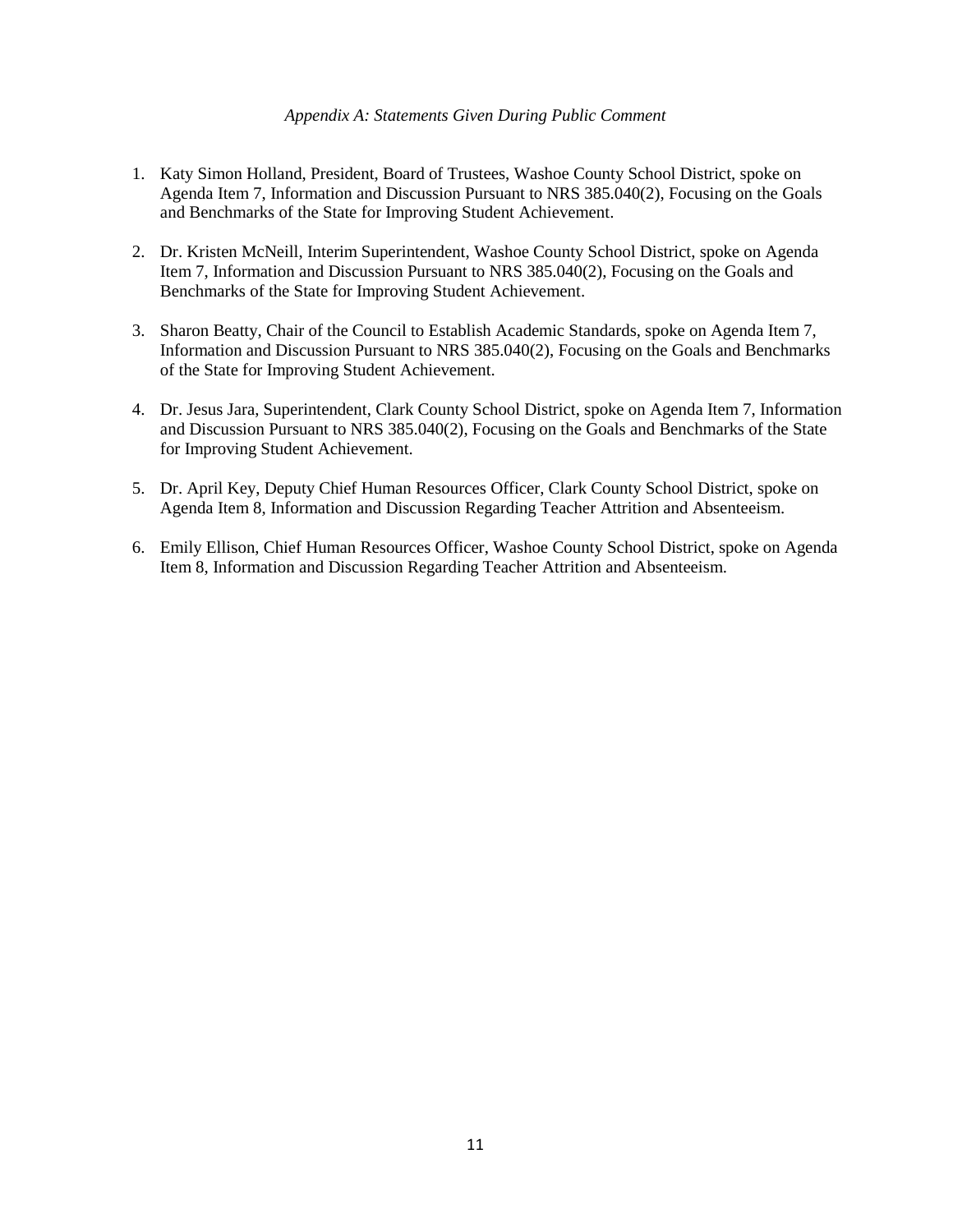## **Item A1, Katy Simon Holland**

Good morning President Wynn and Board Members, and thank you for the opportunity to come before you today. For the record, my name is Katy Simon Holland and I am the president of the Board of Trustees in Washoe County. I was elected to the Board of Trustees in 2016 and have been elected by my fellow Trustees to serve as president since January of 2018. Just so you know me, prior to my election to the School Board, I served as the County Manager in Washoe County for 15 years; I also hold a Master's degree in counseling from UNR, and I served as a college and career counselor in California.

While your board and ours both serve in the elected capacity in education, we recognize that our roles are naturally different. But our desired outcomes for students are the same. We share a common goal for every student in our schools to be successful. As such, it only makes sense that we work in close alignment and coordination.

As a quick refresher, Washoe County School District serves over 64,000 students and their families in 107 school facilities spread across more than 6,400 square miles of Washoe County, with a population of more than 460,000 people. We are the largest employer in Washoe County. We have large urban schools and small rural schools and everything in between. Our school board consists of 7 members elected by District. Our students are diverse, with a majority being minority, and about half come from low-income families with more than 100 languages being spoken at home. More than 3000 of our students are homeless. We're very proud of increasing our graduation rate from 66% in 2012 to 86% in 2019.

As with all Boards of Trustees, one of our primary responsibilities is to appoint our superintendent. As you may know, we are in the process of conducting a national search for our next superintendent. We are lucky to have Dr. McNeill serving in an interim role and we are excited to have her as a candidate in the search. We plan to have this process completed by the summer of 2020, with a new superintendent in place for the 2020-21 school year.

Before I turn it over to Dr. McNeill, I will end with a request and a commitment to coordinate our communication on shared issues. We ultimately share the same goals for students and families, and as such it is critical that we are sending the same messages about high expectations, engagement, hard work and opportunity to our students. Our Board wants to work with you and your staff, with the highest degree of shared problem solving and mutual respect. Our trustees are laser-focused on getting results through our strategic plan, and we take our statutory responsibility for oversight of our district very seriously. We look forward to continuing to build trust and coordination between our two boards going forward. Thank you and I'll turn it over to Dr. McNeill.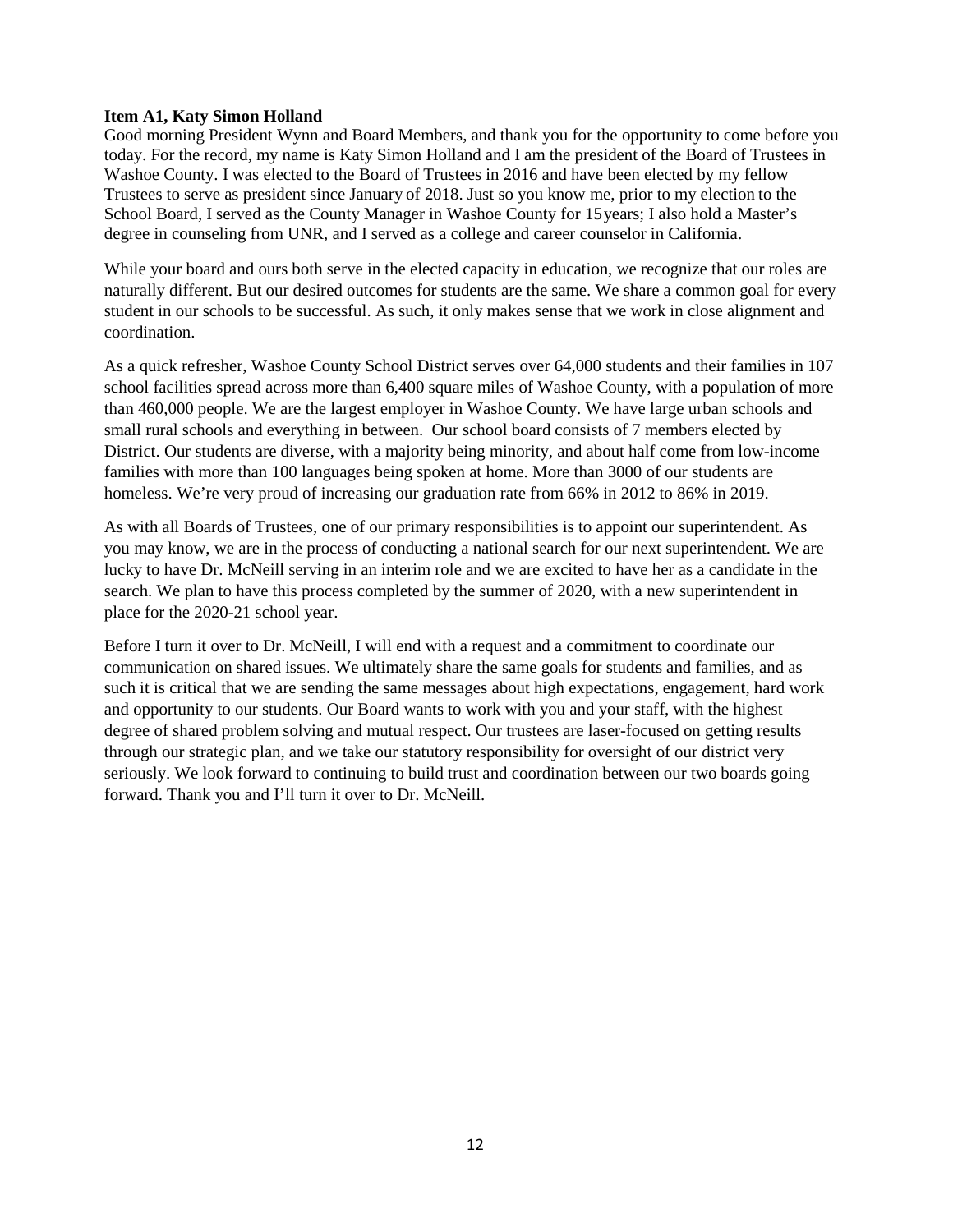# **Item A2, Dr. Kristen McNeill**

Good morning Chair Wynn, members of the Board, and State Superintendent Ebert, and thank you so much for the opportunity to speak. My name is Dr. Kristen McNeill and I have the honor of serving as the interim superintendent of the Washoe County School District. I am a native Nevadan and have served in Nevada school districts for my entire educational career.

I have served many roles within the Washoe County School District including as a teacher, principal and central office administrator. At one point, I oversaw State and Federal programs for the Washoe County School District. As such, I have extensive knowledge and understanding of the roles of Federal, State and Local Agencies and how they can work together to improve outcomes for all of our students. I want to share three specific areas on how we can reduce barriers in achieving the goals of the State Improvement Plan and our district strategic plan:

First, incorporating school year schedules into state level requests and operations. Finding ways to align the practical nature of school years, fiscal years, and legislative years is critical to ensuring the best results from the funds the legislature appropriates and to maximize student outcomes. For example, receiving teacher incentive funds half way through the school year, or Read by Three funds in August well after the school year has begun and staffing creates a challenge for our schools and our ability to manage the program effectively. This year, receiving our Pre-K funds two weeks before classes started did not allow us the timing necessary in operations to prepare for hiring and opening our new classrooms and placed many of our early childhood teachers with the difficulty of having to look for other positions. Additionally, being cognizant of school breaks like summer and spring breaks with regard to reporting and deadlines is important for communications and in order for us to be compliant.

Second, finding ways to be more flexible to adapt to the changing workforce. We know that this is a priority for you all as well. A highly effective teacher in every classroom is so important to ensure student success. We know that research has proven this fact time and time again. Career and technical education classes are changing faster than our licensing system. For example, we have drone classes but no license for this specialty so it appears that the teacher is teaching "out of field". We need to ensure our licensure is keeping up with the modern educational workforce demands. Rethinking the way that we license our teachers in foreign language, culinary, dental assisting, as example, is an important part of our work for licensing. We should also look at removing unnecessary barriers for licensed teachers coming into our state from other states; with a teacher hiring shortage, we should be creating ways to remove any such barriers.

And three, being flexible about accountability. We know that there is a general hesitation to give districts flexibility as it reduces the ability to measure outcomes across districts. But as Superintendent Ebert has said visiting many school districts, "if you've seen one school district, you've seen one school district." The needs of our schools vary widely and rigid guidelines and prescriptive programs prevent us from meeting the unique needs of each school district. We take accountability seriously and we want to build trust and communication with your team so you feel comfortable allowing districts to be innovative, strategic and targeted for funds to support all of our students.

We know you will be building a 2020 State Improvement Plan over the next several months and we stand ready to help and guide the work with metrics and accountability that take districts and student needs into account and align with our resources towards common goals.

Thank you so much for your time and opportunity to work together as we build the Nevada of the future, and Happy Holidays.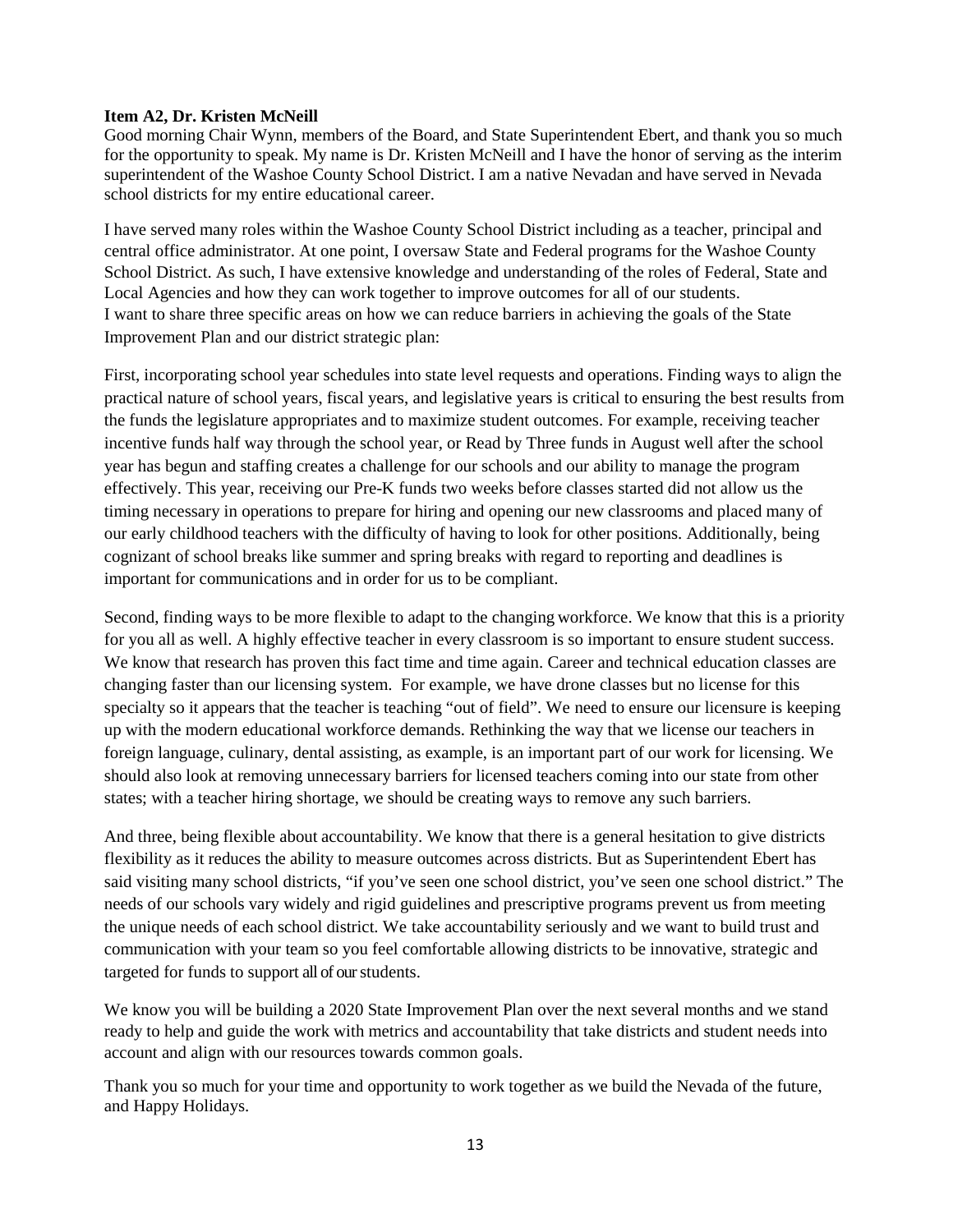#### **Item A3, Sharon Beatty**

President Wynn, Superintendent Ebert, and Honorable Members of the State Board of Education, it's so nice to be here with you today, and I appreciate this opportunity to offer some insight and feedback to the State Improvement Plan. Overall, I find the strategic framework to inform agency objectives and strategies, and I find them strong and clear. I'm appreciative of the fact that we have another year to address the efficacy of the 2018 plan. Wholesale and frequent dramatic changes are not always in the interest of the educator.

It is regarding goal two and lever two that I find most important to the success of evaluating the performance and progress of our goals, using data to inform decisions impacting our schools. The Standards Council plays a vital role in the development and focus of the academic standards in our state. We look at individual disciplines and request the development of standards on a periodic basis. We review the proposed standards based on the council's and state Department of Education's checklist for the developers of those standards. The issues that we look at when we're looking at standards include: rigor, focus-manageability, equity-diversity, coherence, progression, integration of practices and concepts, specificity, clarity and accessibility, measurability, and connections to other disciplines in our evaluation. After reviewing the submitted written documents and receiving an oral presentation, council members may offer input on design, clarity, scope, and other issues which are relevant, which are referred back to the writers. When we then vote on the presented standards we usually achieve consensus. Then we refer the proposed standards to you, the State Board of Education for approval. After approval, the standards become the impetus for curriculum for every district of the state. Our intention is to provide appropriate quality to the states academic standards, which guide student instruction so that we're highly competitive with other states in the nation.

Although we've seen some positive incremental results throughout the years, by and large the academic success of our students has been disappointing, when we received the data on the ACT, the NAEP's, Smarter Balanced, and other evaluative tools. These results engender concern from parents, teachers, administrators, districts, and the state, and the media, not to mention the national reputation of the state of education in Nevada. Although we can always do better, I want you to know that I have witnessed herculean attempts to change the outcomes of our students performance. Parents are informed about and engaged in the goals of the schools and individual student progress; students can recite daily objectives, teachers collaborate and create lesson plans which address the standards they are asked to teach; site administrators as well as district administrators provide professional development time and expertise to implement the standards; the state offers programs to help struggling schools. As a state we have the responsibility to see that student learning is occurring, and standards are working.

To evaluate how effective our teaching and learning of the standards is, we evaluate students, teachers, administrators, and schools by performance on tests; that is our accountability. We then hold these various parties responsible for student proficiency. But it's important that proficiency tests used reflect what has been taught. If the test or evaluation instrument does not directly relate to the requirements we place on students or teachers, i.e. the standards, then the test cannot be seen as a valid reflection of achievement progress. And we as a state are left with the prospect that we cannot know how our standards are serving our students. We need more accurate feedback on the effectiveness of the standards we are approving for our state. That would require a proficiency test which is highly correlated to our standards. The ACT which has recently been used to assess student progress is a proprietary assessment, and it's designed as more for college readiness than student proficiency. This makes it difficult to discover where our standards might be lacking or what we might need to emphasize differently. I believe that it is an absolute need to have state-wide achievement tests which directly address the standards that we expect our students and teachers to meet. It is only fair. And it is the only way we can legitimately determine how the teaching of our standards is progressing. A tighter relationship between our standards and the evaluation instrument would not only be fair, but it would give us the information we need to make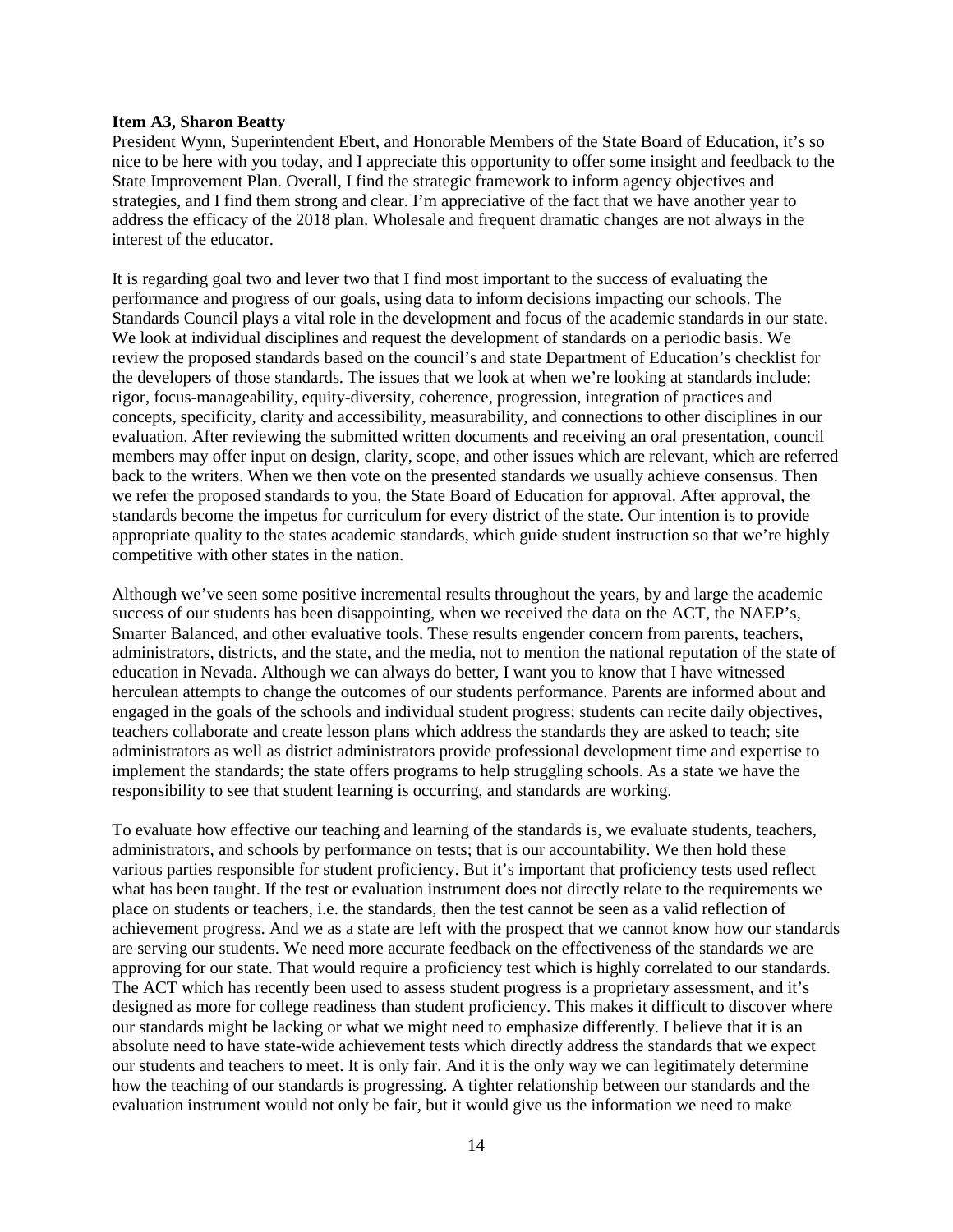adjustments or enhancements to our state standards. I believe this would be a valuable step in achieving greater success on other national tests as well. The data we gain from a test more perfectly aligned to our standards will more precisely inform decisions impacting our schools and will increase our ability to address goal two and lever two in our State Improvement Plan.

Thank you so much for this opportunity to share this with you.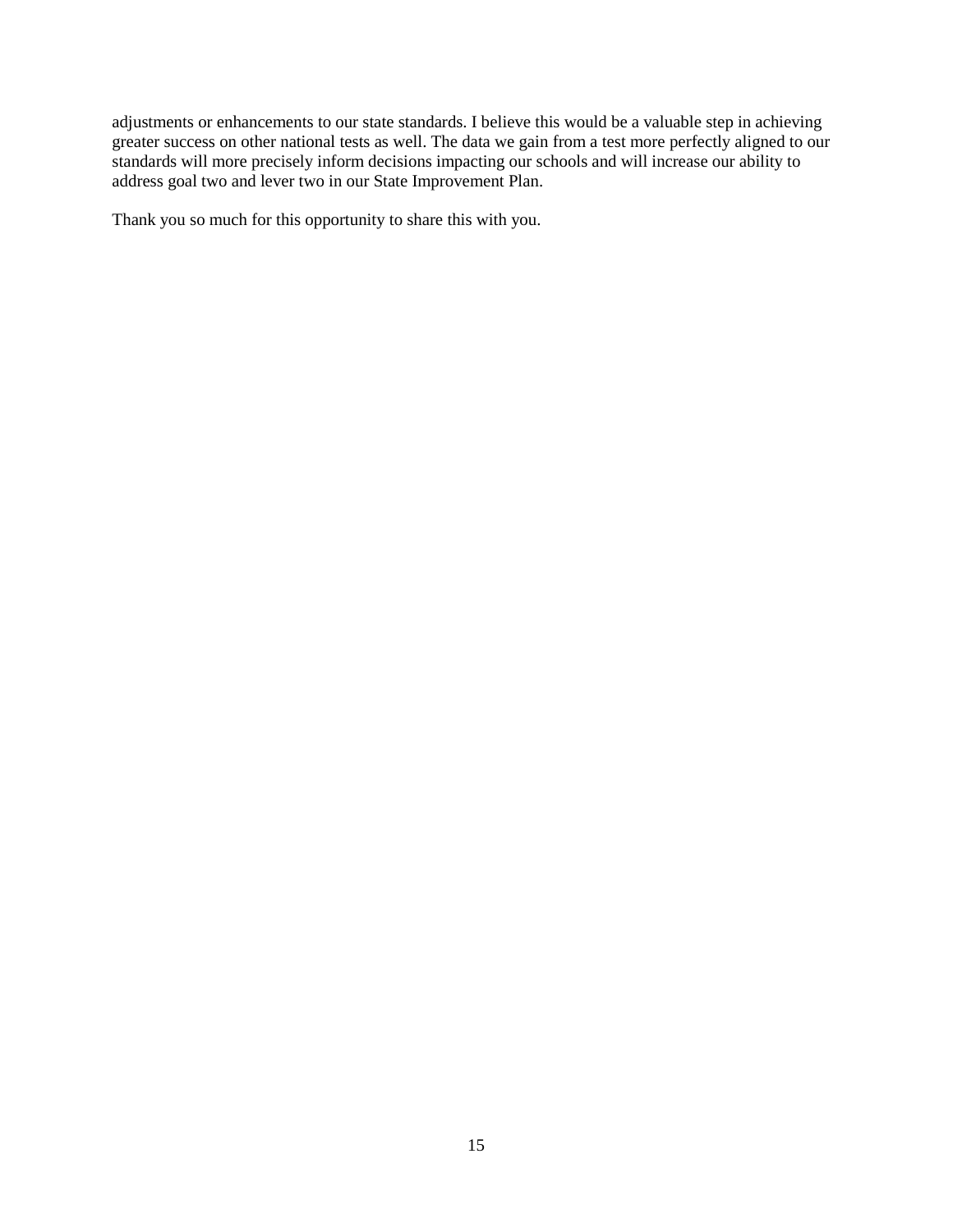#### **Item A4, Dr. Jesus Jara**

Pardon me for my tardiness; I was meeting with Speaker Frierson this morning. Members of the Board, Board Chair, State Superintendent, thank you for allowing me to speak and address the Board this morning. First of all, let me congratulate our Superintendent Teri White, who is Superintendent of the Year. I know that she is our member representing us on the State Board, so congratulations to Superintendent White. In allowing me to provide some feedback in support of the improvement plan and your strategic plan, I commend you as a Board to continue your efforts as the fastest improving state in achievement in the country, which aligns really to Focus 2024 for Clark County School District, as I believe the plan that we have in place will put Clark County as the fastest improving urban school system in the nation. So we're aligned together on some of our goals and efforts, so just compliments to you on your efforts.

A couple of things that I do want to address, really in partnership with you, as a state, is some of the work that you're doing around Pre-K. So in partnership with AB309 and Clark County, we're hoping that the county continues on the efforts there to increase some of the revenue. It is our children there that I believe the earlier we get them, the better we will do for our kids. I know that we're in partnership as well with our chronic absenteeism with 309 and Clark County, for us it will be a tremendous support for our children.

The other thing is [that] we have been investing heavily as a school system in a few things I want the Board to be very clear and to understand where we are. In Clark County we have not invested in many years in developing our leaders; and through NISL and really pooling our resources as a school system from our federal dollars, not only Title II, Title IV, and these are things that the state has approved—so thank you State Superintendent for your support there, for NISL. We are one of 90 school systems around the country partnering with Wallace Foundation as well to develop our leadership pipeline. So we're in the middle of revising our leadership pipeline, how administrators get into, not only into the school base, but also into the future, into the principal [position] and support and supervisors as well, so that's going on.

Also a big, big, big investment that we have made, not only from our federal dollars, but the philanthropic community, is really aligning our assessment system, that we for the first time in Clark County we have a K investment, that the state has on K3 with MAP and NWEA we have invested through  $4<sup>th</sup>$  grade all the way to the  $9<sup>th</sup>$  grade, and some schools have gone into the  $10<sup>th</sup>$  grade. We for the first time have one assessment system, whether you test in Moapa Valley and Laughlin, all the way into the urban core. We will have academic achievement data for our children, which is critical given our mobility rate. So we will be able to address that, and also in partnership with ANET and Khan Academy in providing support for our students, so that's some of the consistency. So we're very excited that our goals are closely aligned with the state, so [I] wanted just to commend you on what you're doing,

And people ask me a lot what keeps you up at night; [it] is that teacher pipeline. The teacher pipeline and how do we close that gap for our teachers. We don't have the answers, but we're certainly investing in time and energy and efforts to really bring teachers [in.] I think as your State Superintendent has mentioned, in our listening tour when she came, I kept on saying it, to [address] teacher working conditions. I really appreciate the State Superintendent saying it is the learning condition, because it is what is impacted not only for the teacher, but also for our children. And I believe that we need to, as a whole, address the learning condition for the educator, and also for our children, which is one of our priorities in the near future, whether its reciprocity, licensing, [or] how do we make it easier for us to recruit. So, just thank you for giving me the opportunity to come and speak and congratulate you on your future plans. Thank you very much.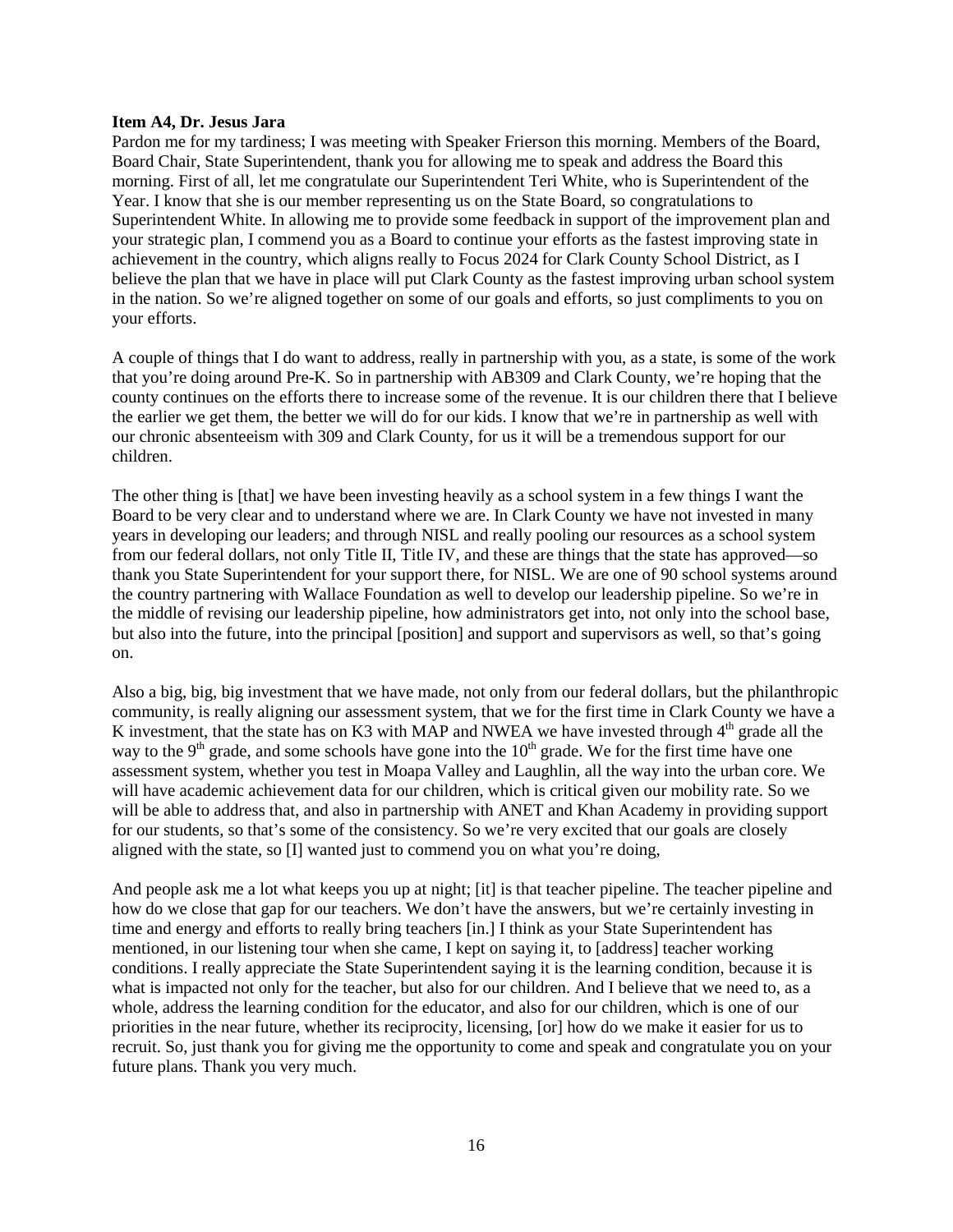#### [In response to Board inquiry regarding the Teacher Pipeline]

Thank you. Thank you State Board Member Ortiz. One of the things that—well, actually, one of the things that we started looking at is really our exit survey. We need to know why folks are leaving, and one of the things that as a school system we had, we were only asking our teachers 0-3 years. That has to change. Because we have teachers that have been here for 7, 10, 20 years that are leaving us as well, so we're revising the entire exit survey strategy. We're re-looking at what questions we ask so we can be able to know why folks are leaving. I think it's really—early data tells me that it's the working conditions, it's not the salary. And if you're going to make 70,000, [if] you go to New York it costs you more, but our people are not leaving to go to New York, they're leaving for other reasons in our surrounding states. So first of all, identify what the issue and the problem is, so then we can then put systems in place. One of the things that we're also [doing], is how do we expand our teacher pipeline locally? In working with UNLV and Nevada State College, CSN, and our partners, so then that helps us really address the issue, and our kids stay here. And make teaching a priority, which it's not at this moment. And that's one of the things as a school system we have to address. So we're starting that conversation, and the other thing is- where are we going to recruit? Why are we spending resources to go to neighboring states, we're only getting 7 or 8 or 4, it's a waste of money. So then let's be more intentional in our recruiting efforts. We're partnering with our HBCU's as well, so our teacher pipeline and our teachers look like our kids. That is also very important. And then it's that support, supporting our leaders at our schools. One of the things that in the first marking period, a data point that we have, we hired 175 teachers. At that same time we lost 160, so we didn't make any headway. So it's how do we then help our leaders not only onboard, but keep our teachers. And how do we help them, you know given [everything.] And I appreciate the State Board looking at the data on effective and highly effective, and [I] had a great conversation that I know Deputy Superintendent Gonzales was with us, with the Superintendents, [on] how do we honestly evaluate our educators, and then have that conversation that we're all growing and have a growth mindset, not in a punitive [way], but really to provide that support. That's really what teachers want, that's what principals want, that's what I want. Is how do we have a growth mindset to help you improve? Part of our strategic plan has all of these strategies, so now we're going to be more intentional, that we have to know why are folks leaving us.

#### [In response to Board inquiry regarding Achievement Disparities]

Superintendent for the record—I forget to say I was here on the record for the last question. One of the things is, first of all, having the tools to be able to address that. And I think with MAP, we spent all week this week training our leaders at the regional level so we can look at our student population, our student- I like to say not subgroups, because we don't have any groups that are sub-others, so it's student groups, because they're all equal for my eyes. So we are looking at pin pointing by student demographic, and it will surprise you with MAP what you will see as the growth and the lack thereof. One of the things that we also want to address are some of the high achieving populations and our high achieving, our 5-star schools, we have student groups in those schools that are not growing as they should compared to a national norm test and a national assessment. So we are being very intentional in how do we provide that support, in that professional development at the regional level, and then also our principals and then our teachers, and that's part of why I invested with ANET as well, because we're doing job-embedded training for our teachers, for our principals, to not only analyze data, but also to be able to provide that support. And then Khan Academy, a free resource that we have, it then pinpoints. So you take the MAP assessment in the fall, which we did, and now it gives an individual plan for our children, with the teachers providing that support for the students before they do the winter growth assessment. And then also, one of them in the spring. One of the things that I witnessed this week as a matter of fact, at Bob Miller Elementary—at Bob Miller Middle School, was where kids are now providing and doing their own action plan, and what they're investing in, how they're going to—they're pretty much goal setting. They're saying here's where I'm going to end up and where I'm projected. So that's what I want in all my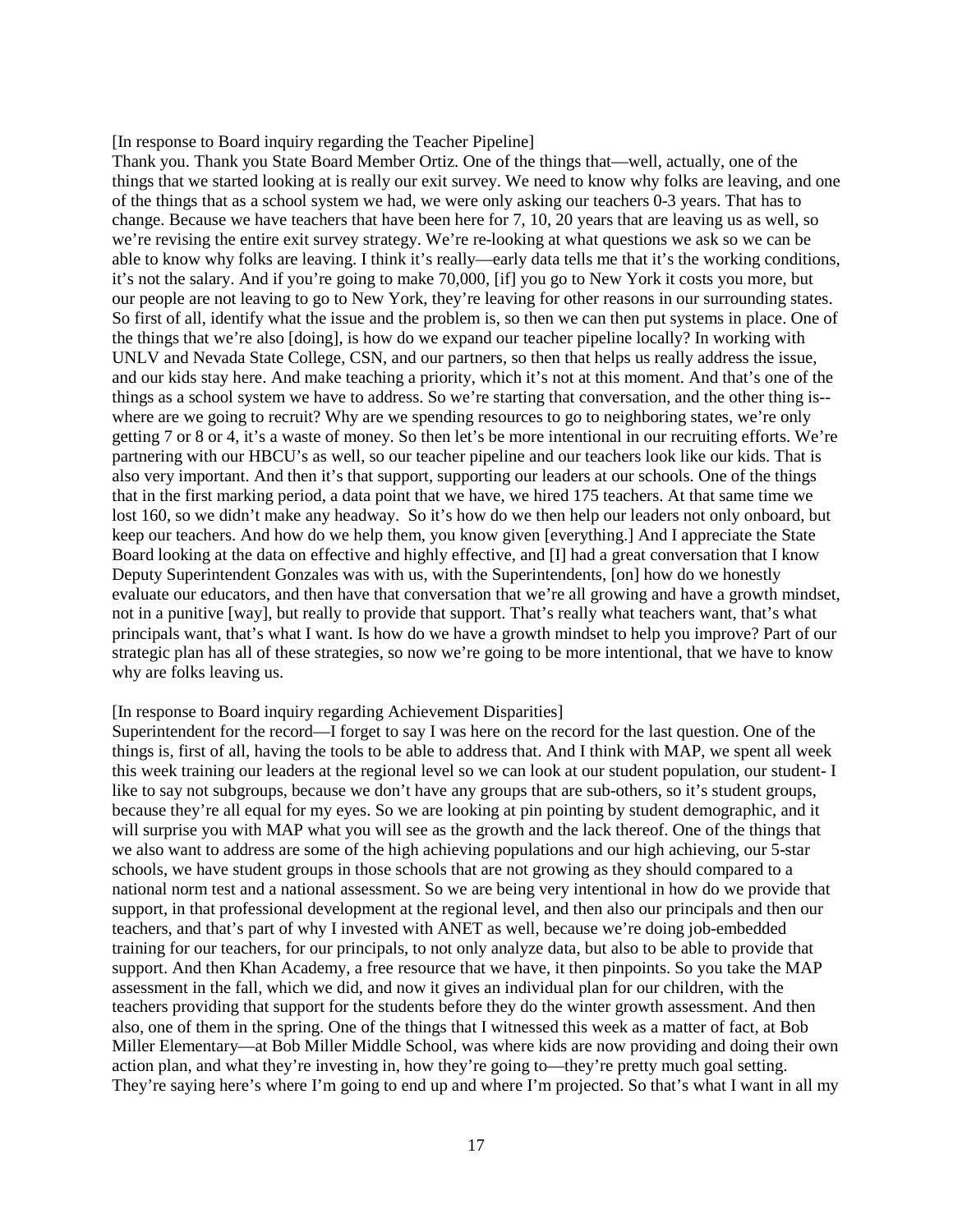schools. This gives me a consistent data set, and the data too, so some of it is professional development, what we're going now.

#### [In response to Board inquiry regarding Licensure]

Madame President, Superintendent Jara for the record. Having gone through that myself, I think, and I appreciate our State Superintendent who has been instrumental in really having that conversation. I think on the reciprocity for one, is something that we need to look at, what that looks like, you know. Having been certified not only in the state of Florida, but also in the state of Massachusetts, as an administrator, looking at the reciprocity is that you should—my belief, again, if I was king for the day, is that you turn in your licensure and then it should be [done]. But I think, it's some of the things that, with everything in the state of Nevada, it's something that's a work in progress. Because I think it may help our recruiting if we're going to recruit out of the state, in helping recruit some educators. So I really appreciate where we're going. In my initial conversations with Superintendent Ebert, that is something that needs to be addressed to be able to look at, if you have a license in another state, to me, if you just submit that, it should be an easy, instead of having to go through the antiquated process that we currently have.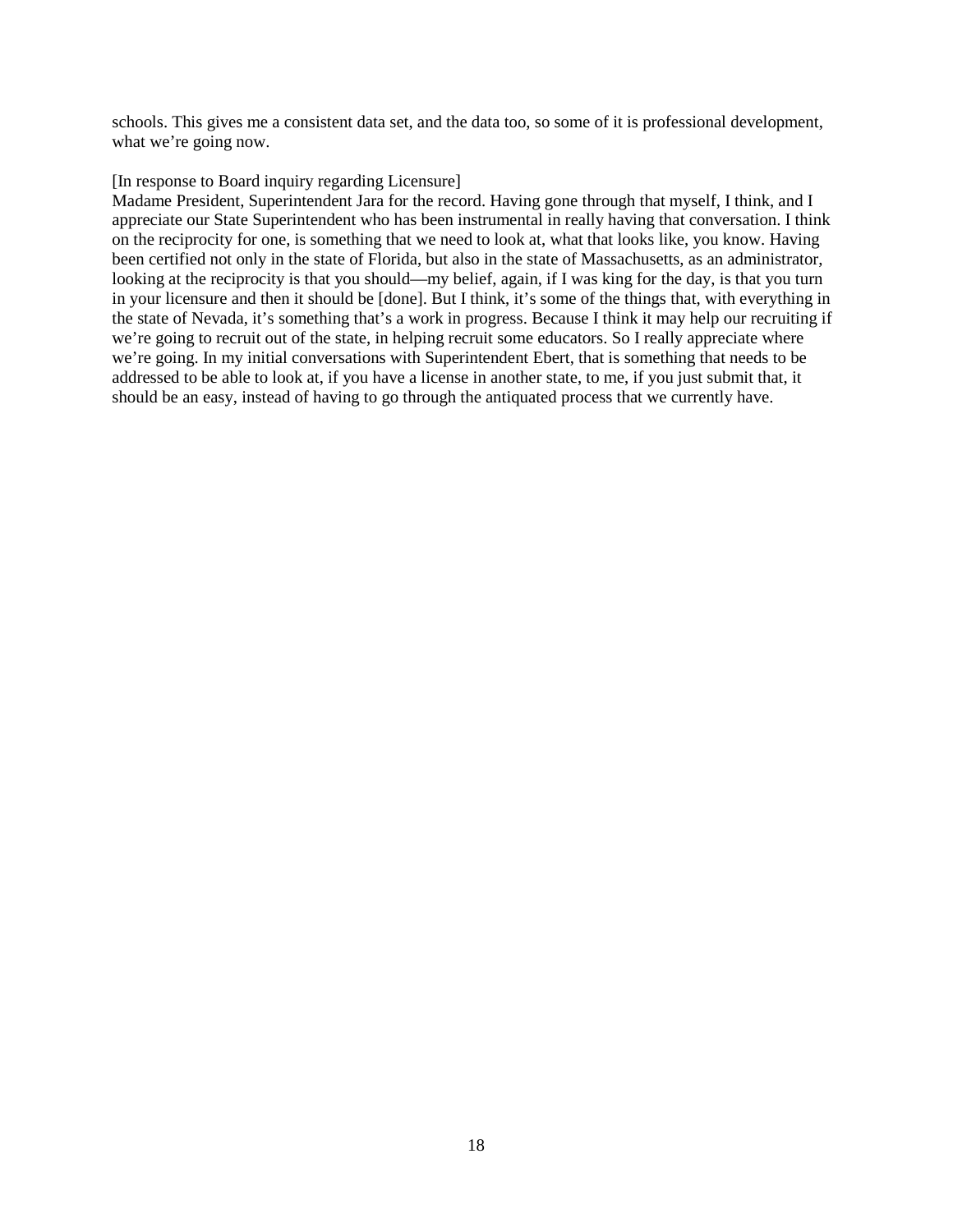## **A5, Dr. April Key**

My name is April Key, Clark County School District. Thank you for the question Superintendent. April Key for the record. Our past practice has been to do exit interviews with teachers who were leaving the first three years, we didn't exit interview everyone. We are discontinuing that process and creating a comprehensive interview process so that we can get better answers about why teachers leave.

[Responding to Superintendent's clarification that Clark County has data for teachers that left in years 0- 3, but do not have data for teachers who left after that time.]

April Key for the record, yes that is correct. However, on our current form, CCF-164, when someone is resigning, we do have some data there for teachers who've been with the district a number of years. It's not a requirement that they fill out the form.

[Responding to Member Ortiz's question regarding HCMS data.]

I'm sorry, thank you for the question. The new HCM system is going live in January. So we're very excited, it's moved along. As with any new system, we're anticipating there will be some struggles initially, but yes, we're ready to go live in January. January  $2<sup>nd</sup>$ .

[Responding to Member Ortiz's question regarding data on retirement.]

We can look at teacher tenure; determine who's eligible to be retiring. We have access to that data. Teachers get sick leave time, so if you're talking about them taking sick leave at the end, because they don't get vacation days. So they can't take extended vacations when leaving. I can tell you that we have not done any work specific to that. Nor have we collected data that would provide us that information. That's something that we could look at.

[Responding to Member Ortiz's question regarding the mental and emotional health of teachers.] April Key for the record, thank you for the question. Our workers comp division just partnered with a company, and I apologize for not knowing the name, that is going to be providing services to teachers, to all employees, to support overall wellness and mental health issues support as well. In the past, Clark has had a nurse on staff, one that was kind of a resource person, and we found that to be ineffective. One person can't take care of all of us. So there was looking for opportunities to partnership with agencies to provide that support. So it was both proactive and reactive, in that we had something in place, it just was insufficient.

[Responding to Vice President Newburn's question regarding attrition demographics] I'm sorry, I- April Key for the record- don't have that information or data with me, but certainly can pull that data.